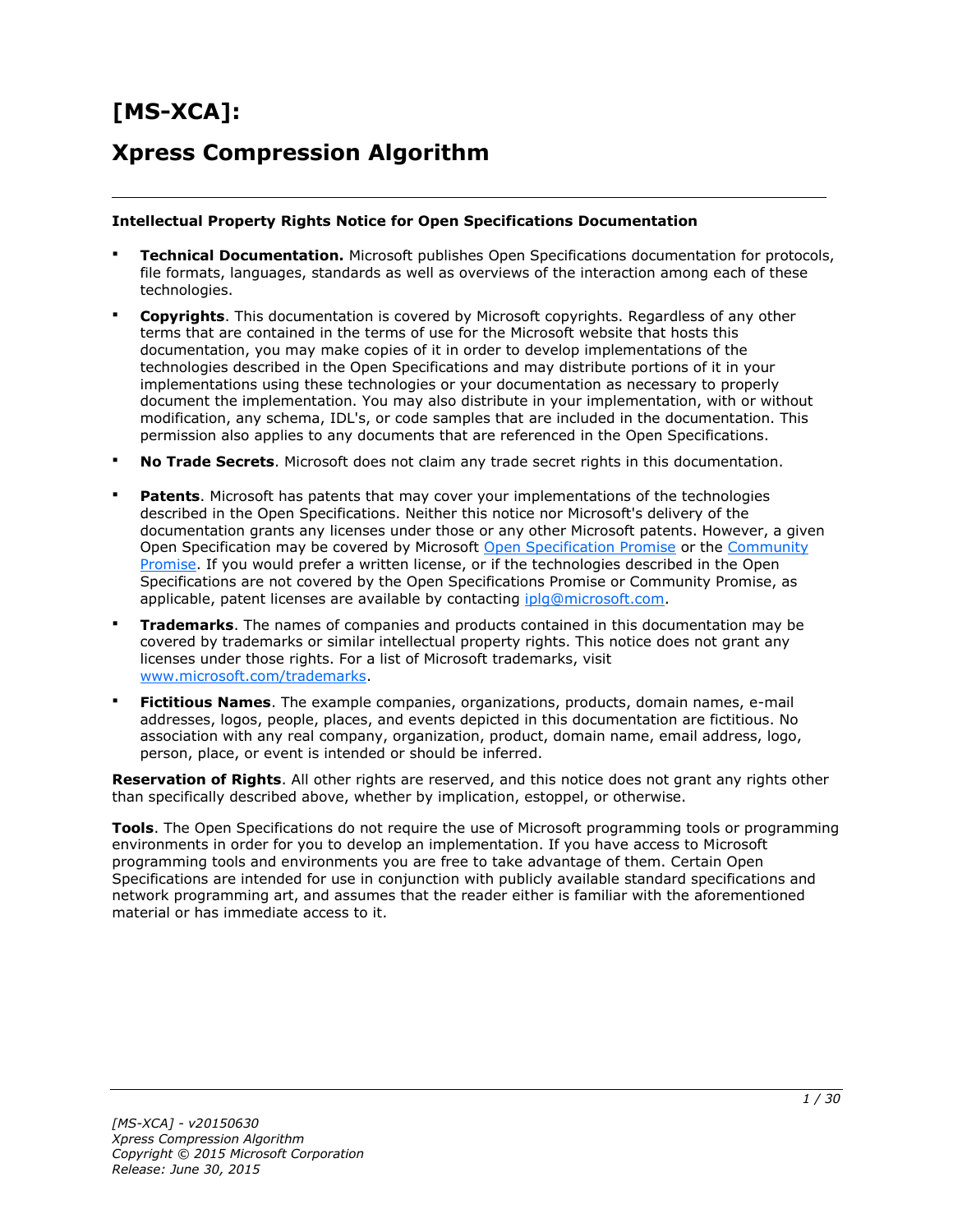## **Revision Summary**

| <b>Date</b> | <b>Revision</b><br><b>History</b> | <b>Revision</b><br><b>Class</b> | <b>Comments</b>                                                                 |  |  |
|-------------|-----------------------------------|---------------------------------|---------------------------------------------------------------------------------|--|--|
| 12/16/2011  | 1.0                               | New                             | Released new document.                                                          |  |  |
| 3/30/2012   | 1.0                               | None                            | No changes to the meaning, language, or formatting of the<br>technical content. |  |  |
| 7/12/2012   | 1.0                               | None                            | No changes to the meaning, language, or formatting of the<br>technical content. |  |  |
| 10/25/2012  | 2.0                               | Major                           | Significantly changed the technical content.                                    |  |  |
| 1/31/2013   | 2.0                               | None                            | No changes to the meaning, language, or formatting of the<br>technical content. |  |  |
| 8/8/2013    | 2.0                               | None                            | No changes to the meaning, language, or formatting of the<br>technical content. |  |  |
| 11/14/2013  | 2.1                               | Minor                           | Clarified the meaning of the technical content.                                 |  |  |
| 2/13/2014   | 2.1                               | None                            | No changes to the meaning, language, or formatting of the<br>technical content. |  |  |
| 5/15/2014   | 2.1                               | None                            | No changes to the meaning, language, or formatting of the<br>technical content. |  |  |
| 6/30/2015   | 3.0                               | Major                           | Significantly changed the technical content.                                    |  |  |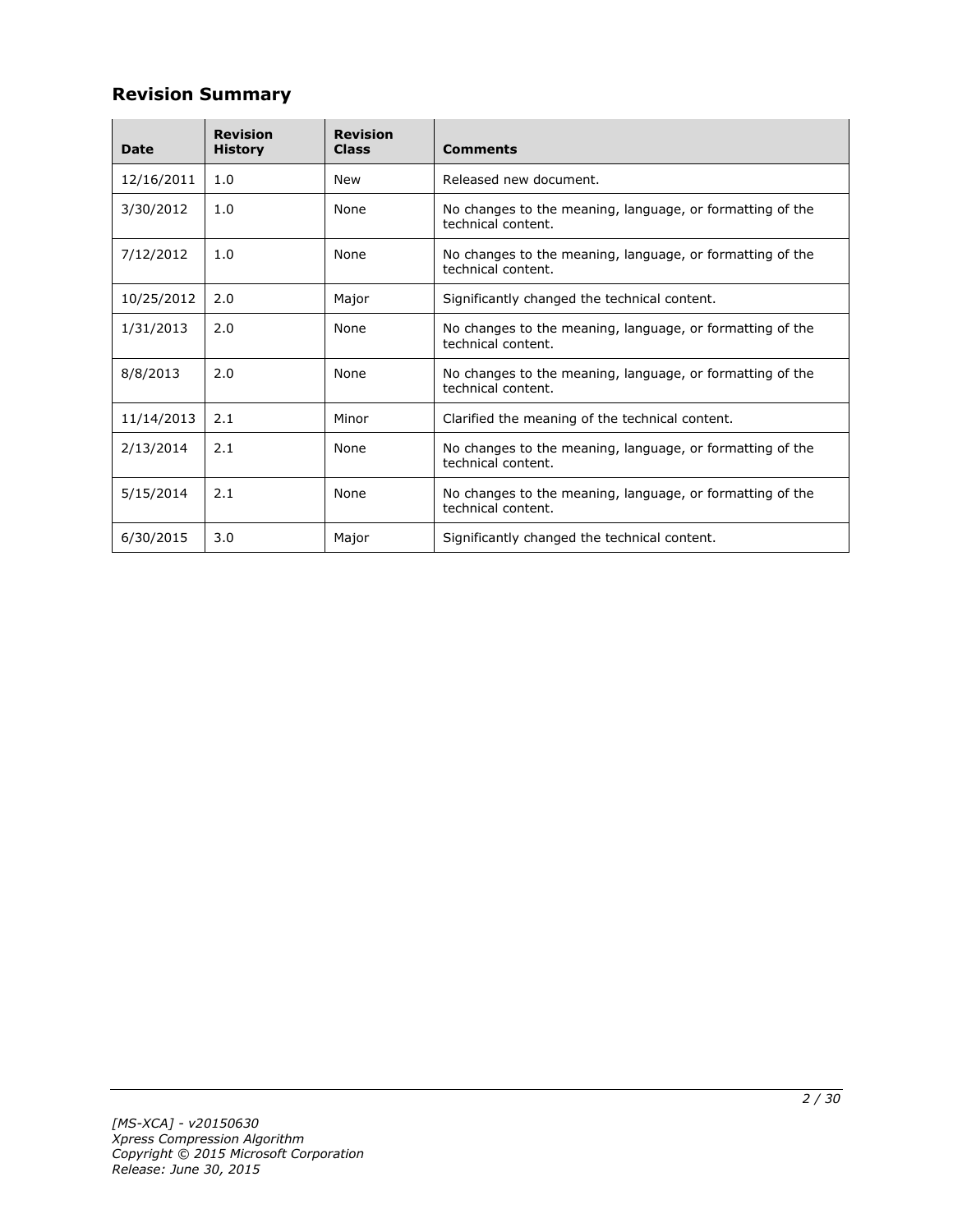## **Table of Contents**

| 1              |         |
|----------------|---------|
| 1.1            |         |
| 1.2            |         |
| 1.2.1          |         |
| 1.2.2          |         |
| 1.3            |         |
| 1.4            |         |
| 1.5            |         |
| 1.6            |         |
| $\mathbf{2}$   |         |
| 2.1            |         |
| 2.1.1          |         |
| 2.1.2          |         |
| 2.1.3          |         |
| 2.1.4          |         |
|                | 2.1.4.1 |
|                | 2.1.4.2 |
|                | 2.1.4.3 |
|                |         |
| 2.2.1          |         |
| 2.2.2          |         |
| 2.2.3          |         |
| 2.2.4          |         |
| 2.3            |         |
| 2.3.1          |         |
| 2.3.2          |         |
| 2.3.3          |         |
| 2.3.4          |         |
| 2.4            |         |
| 2.4.1          |         |
| 2.4.2          |         |
| 2.4.3<br>2.4.4 |         |
| $2.5^{\circ}$  |         |
| 2.5.1          |         |
|                | 2.5.1.1 |
|                | 2.5.1.2 |
|                | 2.5.1.3 |
|                | 2.5.1.4 |
| 2.5.2          |         |
| 2.5.3          |         |
| 2.5.4          |         |
|                |         |
|                |         |
| 3.1            |         |
| 3.2            |         |
| 3.3            |         |
|                |         |
| 4.1            |         |
| 4.2            |         |
| 5              |         |
|                |         |
| 6              |         |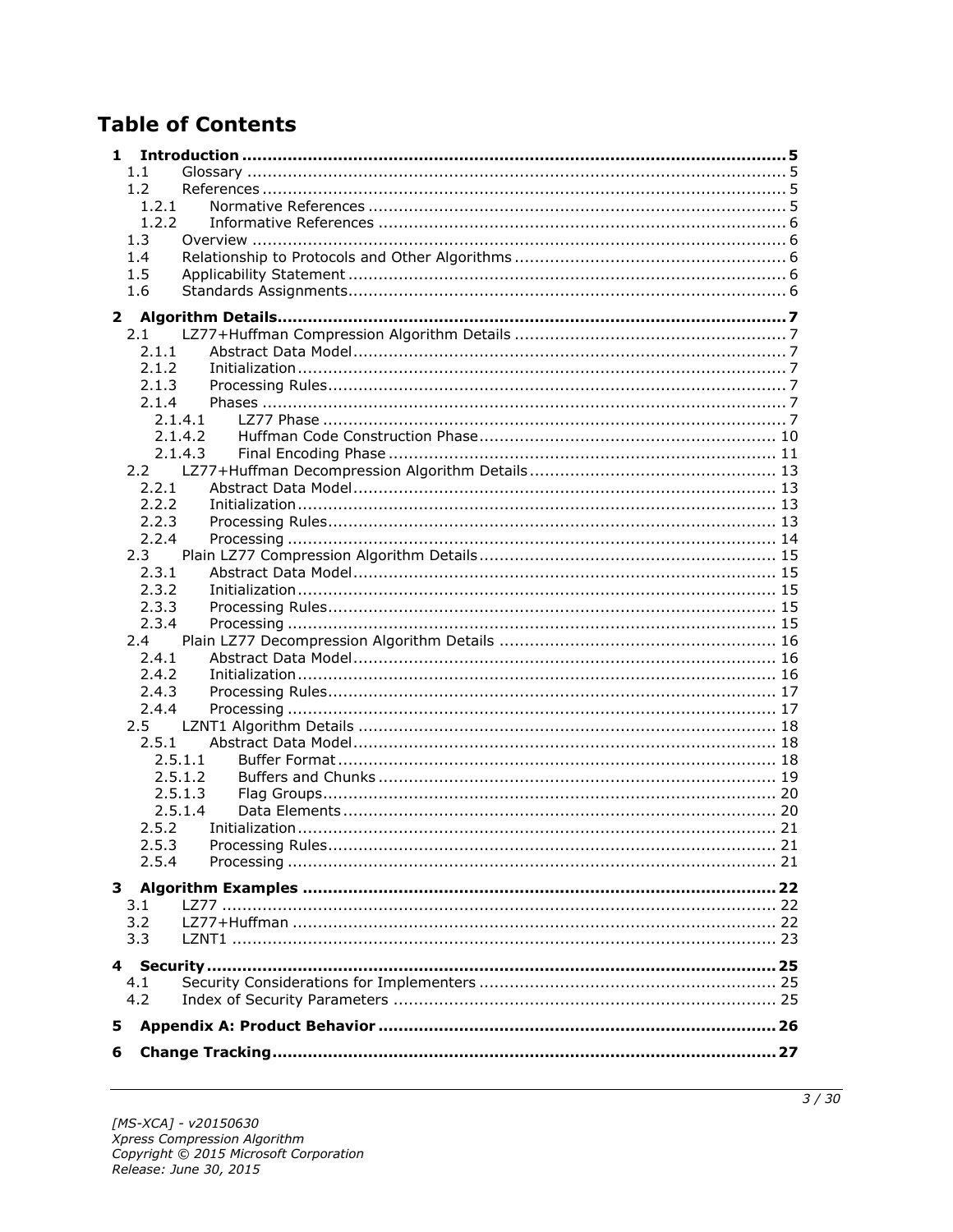| – |  |
|---|--|
|---|--|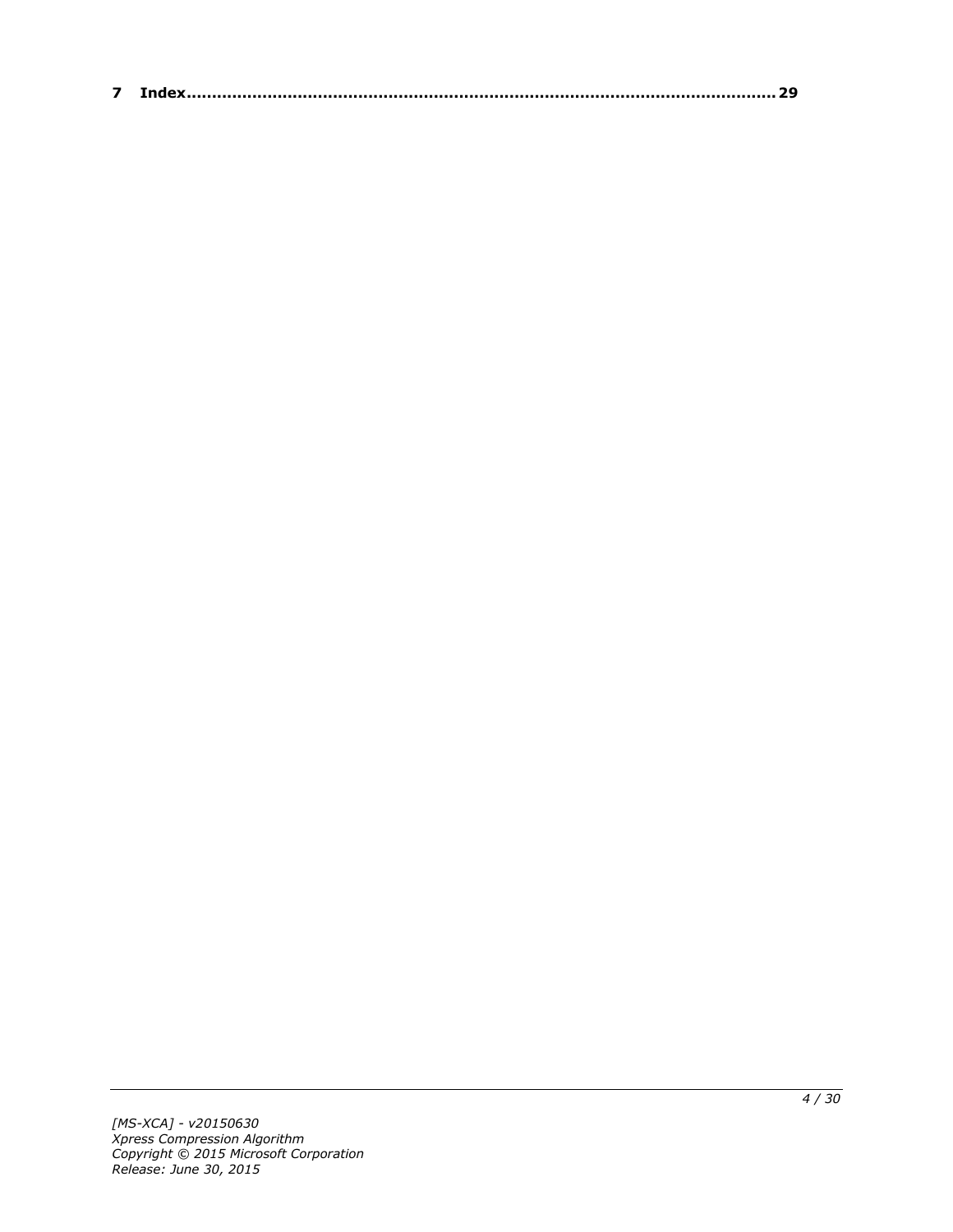## <span id="page-4-0"></span>**1 Introduction**

The Xpress Compression Algorithm has three variants, all designed for speed.

The fastest variant, Plain LZ77, implements the **[LZ77](#page-4-4)** algorithm [\(\[UASDC\]\)](http://go.microsoft.com/fwlink/?LinkId=90549).

A slower variant, LZ77+Huffman, adds a Huffman encoding pass on the LZ77 data.

A third variant, LZNT1, implements LZ77 without the Huffman encoding pass of the second variant, but with an encoding process less complex than Plain LZ77.

Section 2 of this specification is normative and can contain the terms MAY, SHOULD, MUST, MUST NOT, and SHOULD NOT as defined in [\[RFC2119\].](http://go.microsoft.com/fwlink/?LinkId=90317) Section 1.6 is also normative but does not contain those terms. All other sections and examples in this specification are informative.

#### <span id="page-4-1"></span>**1.1 Glossary**

The following terms are specific to this document:

<span id="page-4-7"></span>**Huffman alphabet**: A set of symbols used in Huffman encoding.

<span id="page-4-8"></span>**Huffman code**: See "prefix code".

<span id="page-4-6"></span>**Huffman codes**: A set of variable-length bit sequences for an alphabet of symbols. In order to provide compression, more frequent symbols are assigned shorter bit sequences. The bottomup Huffman construction process is optimal in the sense that the total length of the data is minimized, given the number of times each symbol occurs.

<span id="page-4-9"></span>**Huffman symbol**: See "prefix code".

- <span id="page-4-4"></span>**LZ77**: A general-purpose compression technique introduced by Lempel and Ziv in 1977. Byte sequences that are the same as previous sequences are replaced by a (length, distance) pair that unambiguously references the earlier sequence.
- <span id="page-4-5"></span>**prefix code**: A type of code system, typically variable-length, having the prefix property, in that no valid code word in the system is a prefix of any other valid code word in the set.
- **MAY, SHOULD, MUST, SHOULD NOT, MUST NOT:** These terms (in all caps) are used as defined in [\[RFC2119\].](http://go.microsoft.com/fwlink/?LinkId=90317) All statements of optional behavior use either MAY, SHOULD, or SHOULD NOT.

## <span id="page-4-2"></span>**1.2 References**

Links to a document in the Microsoft Open Specifications library point to the correct section in the most recently published version of the referenced document. However, because individual documents in the library are not updated at the same time, the section numbers in the documents may not match. You can confirm the correct section numbering by checking the [Errata.](http://msdn.microsoft.com/en-us/library/dn781092.aspx)

## <span id="page-4-3"></span>**1.2.1 Normative References**

We conduct frequent surveys of the normative references to assure their continued availability. If you have any issue with finding a normative reference, please contact [dochelp@microsoft.com.](mailto:dochelp@microsoft.com) We will assist you in finding the relevant information.

[IEEE-MRC] Huffman, D.A., "A Method for the Construction of Minimum-Redundancy Codes", Proceedings of the IRE, vol. 40, pp. 1098-1101, September 1952, [http://ieeexplore.ieee.org/xpls/abs\\_all.jsp?arnumber=4051119&tag=1](http://go.microsoft.com/fwlink/?LinkId=227659)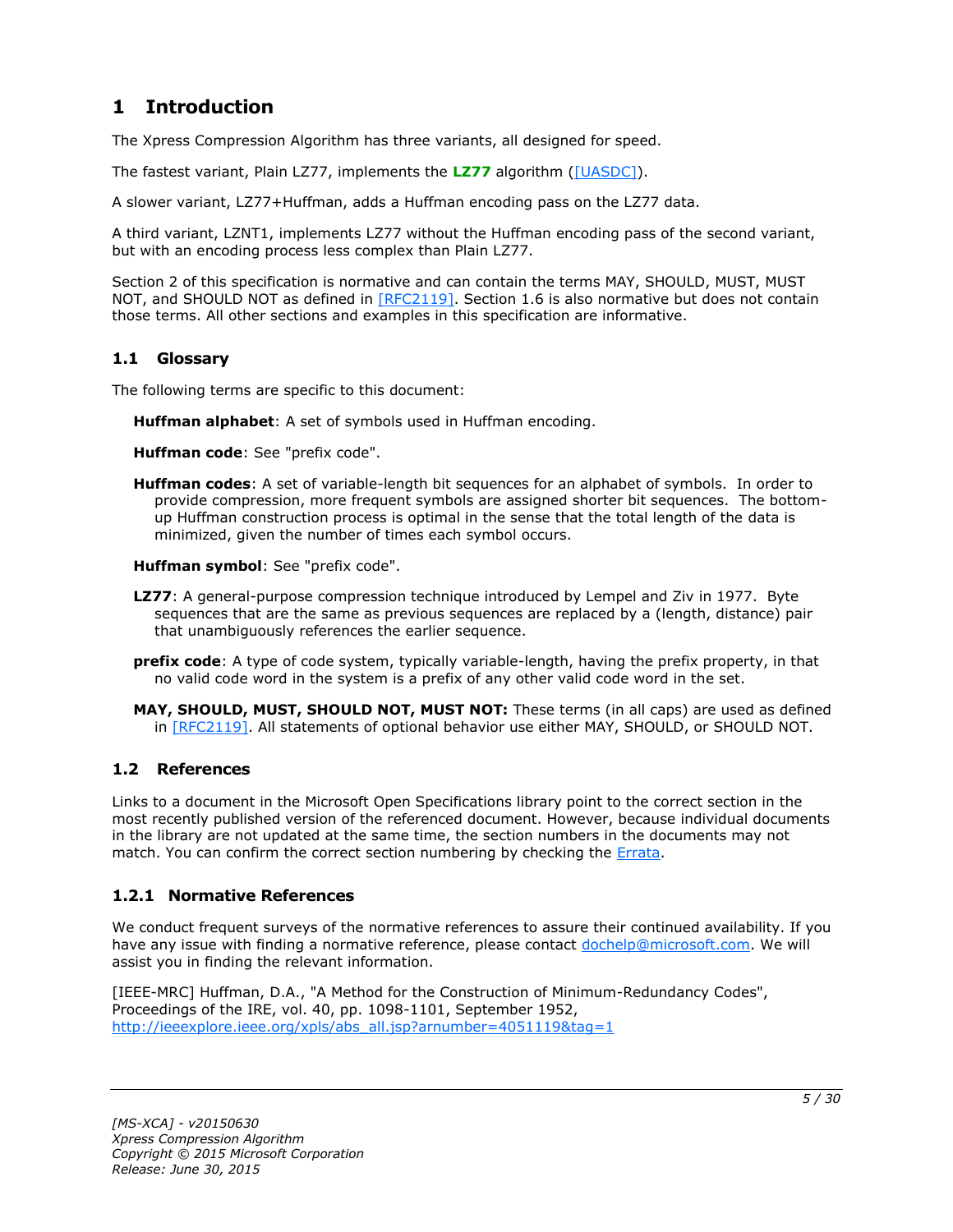[RFC2119] Bradner, S., "Key words for use in RFCs to Indicate Requirement Levels", BCP 14, RFC 2119, March 1997, [http://www.rfc-editor.org/rfc/rfc2119.txt](http://go.microsoft.com/fwlink/?LinkId=90317)

[UASDC] Ziv, J. and Lempel, A., "A Universal Algorithm for Sequential Data Compression", May 1977, [http://www.cs.duke.edu/courses/spring03/cps296.5/papers/ziv\\_lempel\\_1977\\_universal\\_algorithm.pdf](http://go.microsoft.com/fwlink/?LinkId=90549)

## <span id="page-5-0"></span>**1.2.2 Informative References**

None.

## <span id="page-5-1"></span>**1.3 Overview**

This algorithm efficiently compresses data that contain repeated byte sequences. It is not designed to compress image, audio, or video data. Between the trade-offs of compressed size and CPU cost, it heavily emphasizes low CPU cost.

## <span id="page-5-2"></span>**1.4 Relationship to Protocols and Other Algorithms**

This algorithm does not depend on any other algorithms or protocols. It is a compression method designed to have minimal CPU overhead for compression and decompression. A protocol that depends on this algorithm would typically need to transfer significant amounts of data that cannot be easily precompressed by another algorithm having a better compression ratio.

## <span id="page-5-3"></span>**1.5 Applicability Statement**

This algorithm is appropriate for any protocol that transfers large amounts of easily compressible textlike data, such as HTML, source code, or log files. Protocols use this algorithm to reduce the number of bits transferred.

## <span id="page-5-4"></span>**1.6 Standards Assignments**

None.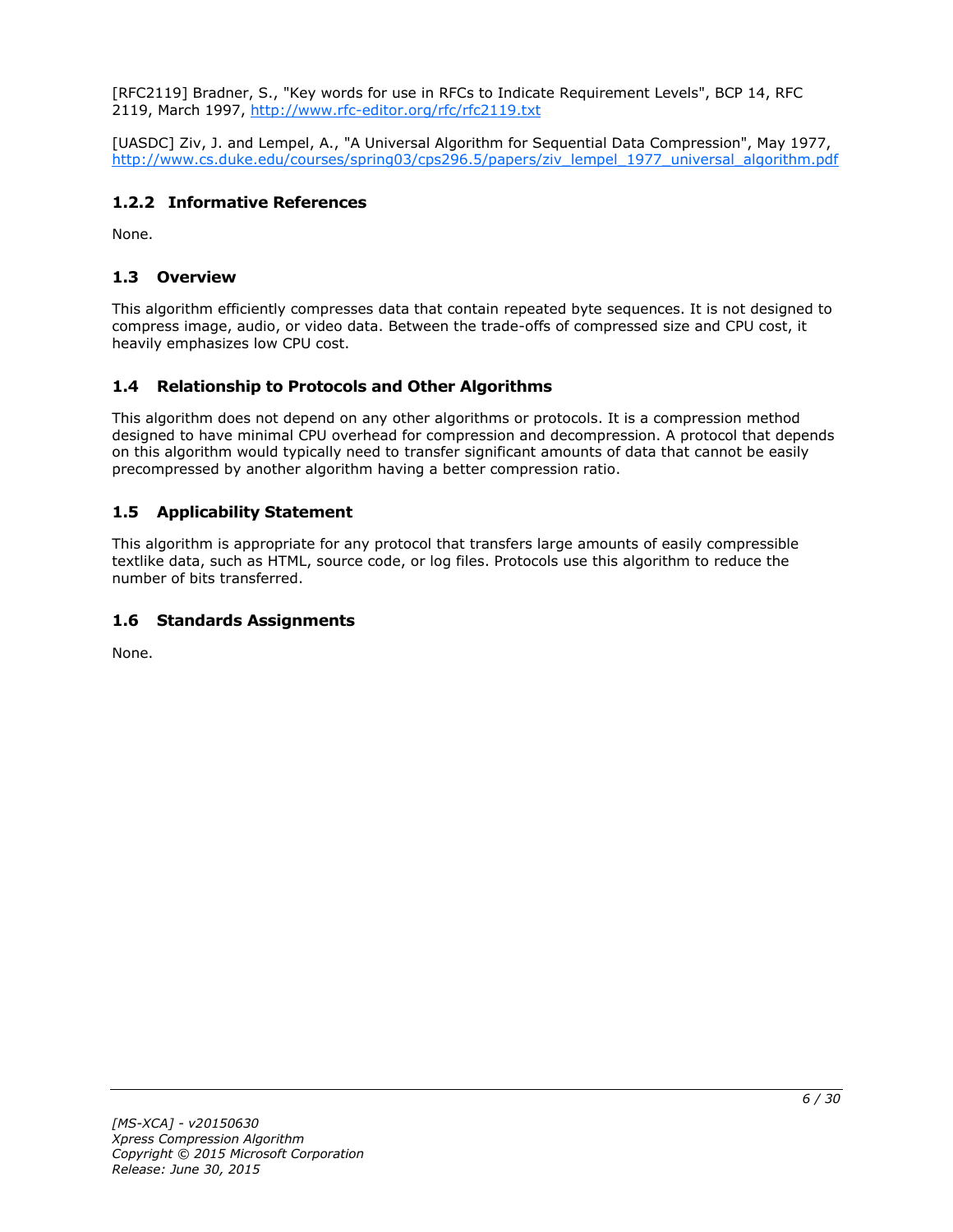## <span id="page-6-0"></span>**2 Algorithm Details**

## <span id="page-6-1"></span>**2.1 LZ77+Huffman Compression Algorithm Details**

The overall compression algorithm for the Huffman **[IEEE-MRC]** variant can be divided into three stages, which are performed in this order:

- 1. Perform **LZ77** (**[UASDC]**) compression to generate an intermediate compressed buffer.
- 2. Construct canonical **Huffman codes**.
- 3. Process the intermediate **LZ77** data, and re-encode it in a Huffman-based bit stream.

The algorithm cannot start Huffman encoding until it has computed the **Huffman codes**, and it cannot compute the **Huffman codes** until it knows the frequency of each symbol in the **Huffman alphabet**. To compute these frequencies, the algorithm first performs the **LZ77** phase. For efficiency, the algorithm SHOULD store the **LZ77** output so that the final phase does not have to recompute it.

The final compression format consists of two parts:

- The first 256 bytes indicate the bit length of each of the 512 **Huffman symbol**s (see **[prefix](#page-4-5)  [code](#page-4-5)**).
- The remainder of the data is a sequence of **Huffman symbol**s, along with match lengths and distances.

The **Huffman alphabet** consists of 512 symbols, each with a numeric value in the range 0-511. The symbols 0-255 represent literal values that correspond to raw byte values as opposed to matches. The symbols 256-511 represent **matches** or **references** indicating that the next several bytes are the same as some bytes that previously occurred in the data. Each match consists of two encoded integers: a length and a distance. When the decoding method encounters a match symbol, the original data is reconstructed by copying <length> bytes from the position in its previously decompressed data of  $\leq$ [decompression cursor] – [match distance]>.

## <span id="page-6-2"></span>**2.1.1 Abstract Data Model**

None.

## <span id="page-6-3"></span>**2.1.2 Initialization**

None.

## <span id="page-6-4"></span>**2.1.3 Processing Rules**

None.

#### <span id="page-6-5"></span>**2.1.4 Phases**

#### <span id="page-6-6"></span>**2.1.4.1 LZ77 Phase**

This phase processes each byte of the input data and produces two outputs: the intermediate **LZ77** (**[UASDC]**) encoding of flags, literals, and matches; and the frequency of each symbol in the **Huffman alphabet**.

The following flowchart shows how the **LZ77** phase works.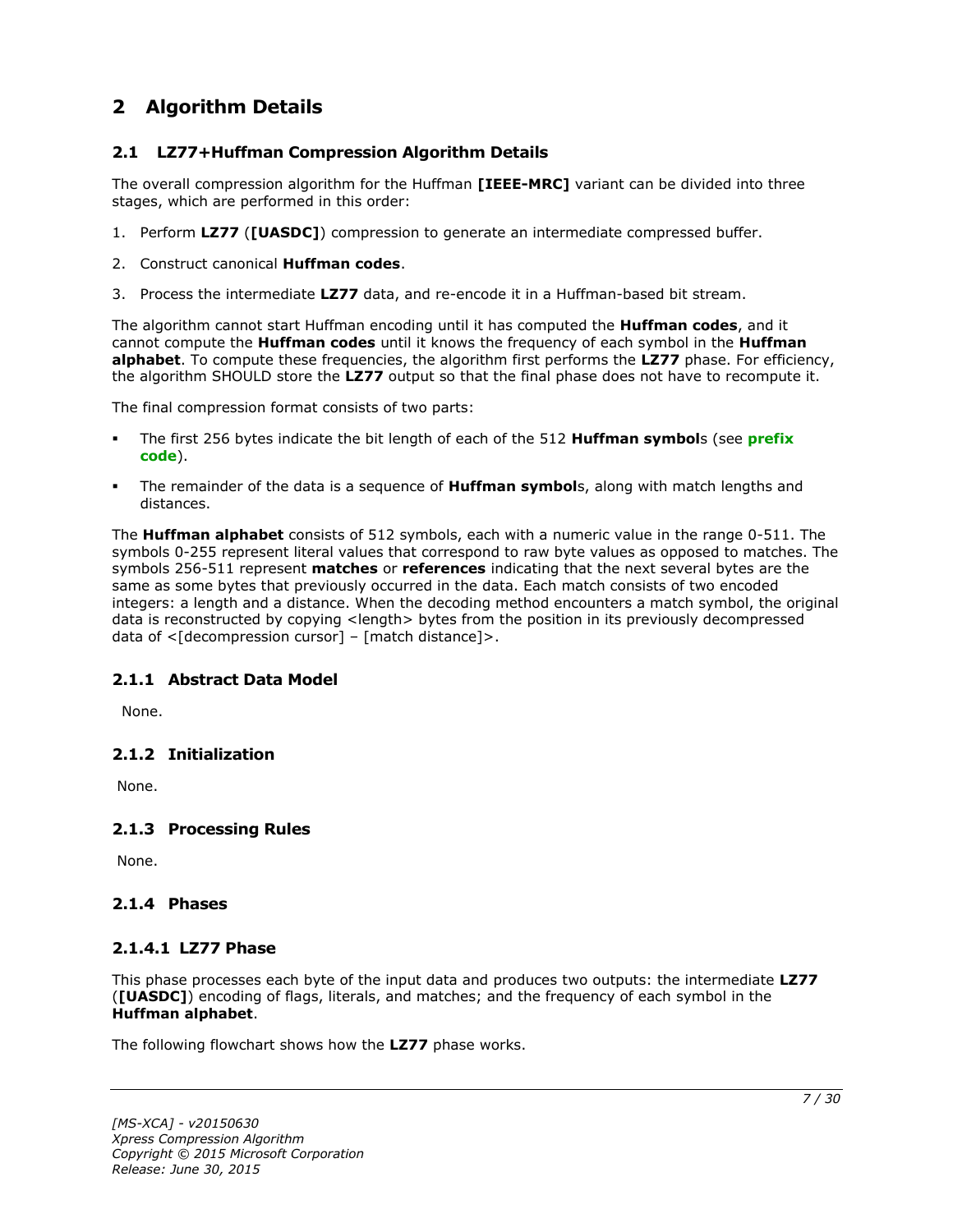

#### **Figure 1: LZ77 phase**

The **hash table** is an array of pointers to previous positions in the input buffer. It is used to find matches, as follows:

```
HashValue = HashThreeBytes(InputBuffer[CurrentPosition],
                            InputBuffer[CurrentPosition+1],
                            InputBuffer[CurrentPosition+2]);
PotentialMatch = HashTable[HashValue];
HashTable[HashValue] = CurrentPosition;
```
*[MS-XCA] - v20150630 Xpress Compression Algorithm Copyright © 2015 Microsoft Corporation Release: June 30, 2015*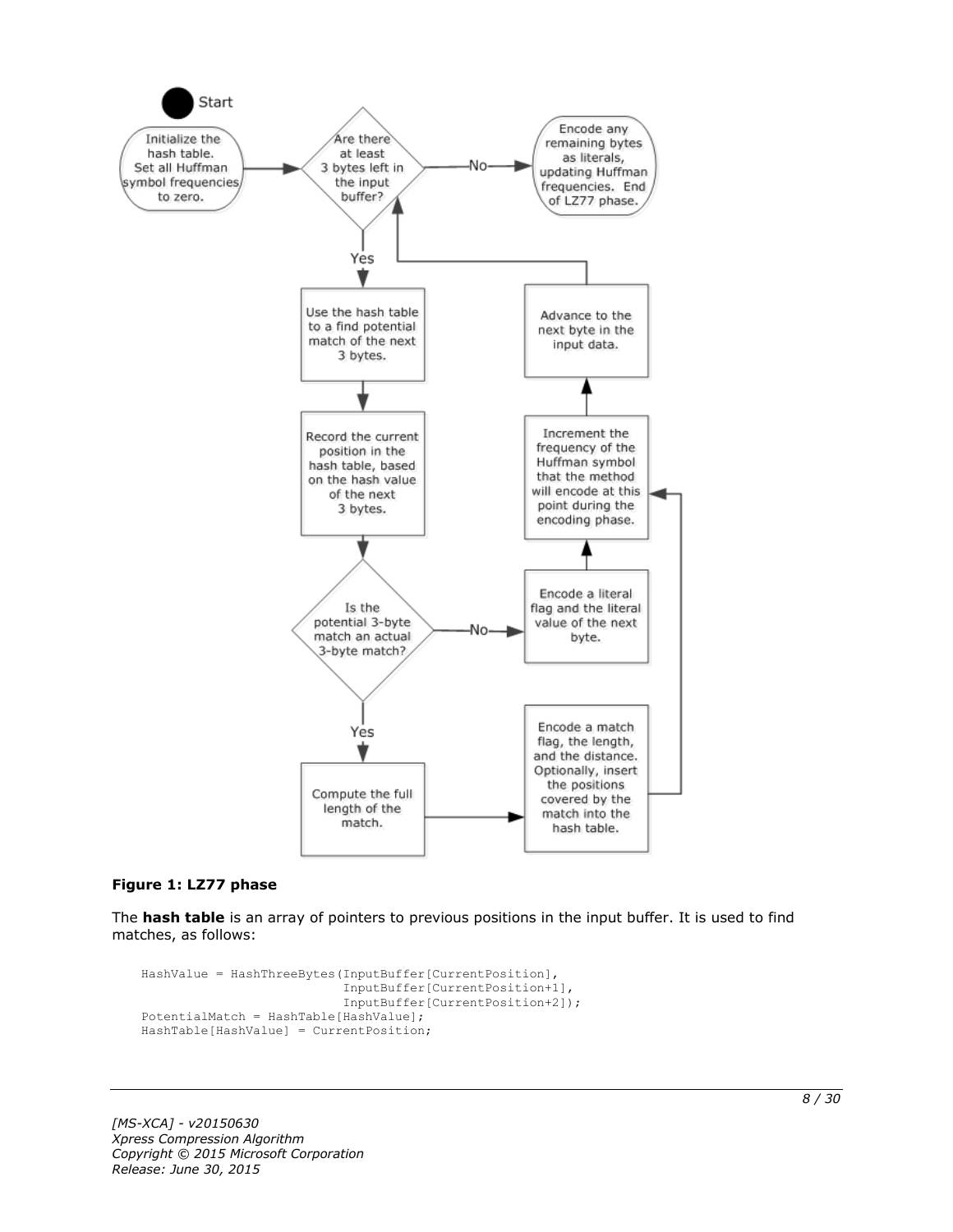The **HashThreeBytes** function SHOULD be quick to compute and provide a small number of collisions.

If the additional CPU cost is justified, the algorithm SHOULD be extended to search for longer matches than those provided by the basic **hash table**. This can be achieved with more **hash table**s, **tree**s, or a **chained hash table**. Finding longer matches generally results in smaller compressed data but requires more time for the compression method to execute.

The intermediate compression format that is produced in this phase SHOULD be designed for quick encoding and decoding, and it SHOULD be small enough to guarantee its fit in a temporary buffer that is only slightly larger than the input buffer. The algorithm will be more efficient if it is not necessary to check whether the temporary buffer has sufficient space.

The intermediate compression format SHOULD use bitmasks grouped in 32-bit values to represent the literal or match flags. Also, literal values SHOULD be stored as simple bytes in the intermediate stream. Matches SHOULD be encoded in sizes that are guaranteed to be less than or equal to their lengths.

For example, a 3-byte match could use 1 byte for its length and 2 bytes for its distance. Much longer matches SHOULD be encoded with a 2-byte distance and a special length value (such as 0xFF) indicating that the full length is encoded in the next 2 or 4 bytes.

During the **LZ77** phase, the algorithm SHOULD count the frequencies of the **Huffman symbol**s it will later encode. The **Huffman symbol** for each literal or match is computed in the following way.

- For literals, the Huffman symbol index is the value of the literal (ranging from 0 to 255, inclusive).
- For matches, the **Huffman symbol** is computed from the length and distance by using the following code, in which GetHighBit(Distance) is defined as the bit index of the highest set bit in the binary representation of the distance.

```
If (Lenqth - 3) < 15HuffmanSymbol = 256 + (Length - 3) + (16 * GetHighBit(Distance))Else
    HuffmanSymbol = 256 + 15 + (16 * \text{GetHighBit}(\text{Distance}))
```
Note that this definition assumes that *Distance* is greater than 0, and this is a valid assumption in this context.

| <b>Distance</b> | <b>Binary representation</b> | GetHighBit(Distance) |
|-----------------|------------------------------|----------------------|
|                 | 0001                         | 0                    |
|                 | 0010                         |                      |
|                 | 0101                         |                      |
|                 | 0111                         |                      |

The following table provides examples of **GetHighBit** calculations.

The **GetHighBit** function SHOULD be efficiently computed with a precomputed 256-byte table.

```
If Distance < 256
    DistanceHighBit = PrecomputedHighBitTable[Distance]
Else (assuming Distance \langle (1 \langle 16))
    DistanceHighBit = 8 + PrecomputedHighBitTable[Distance >> 8]
```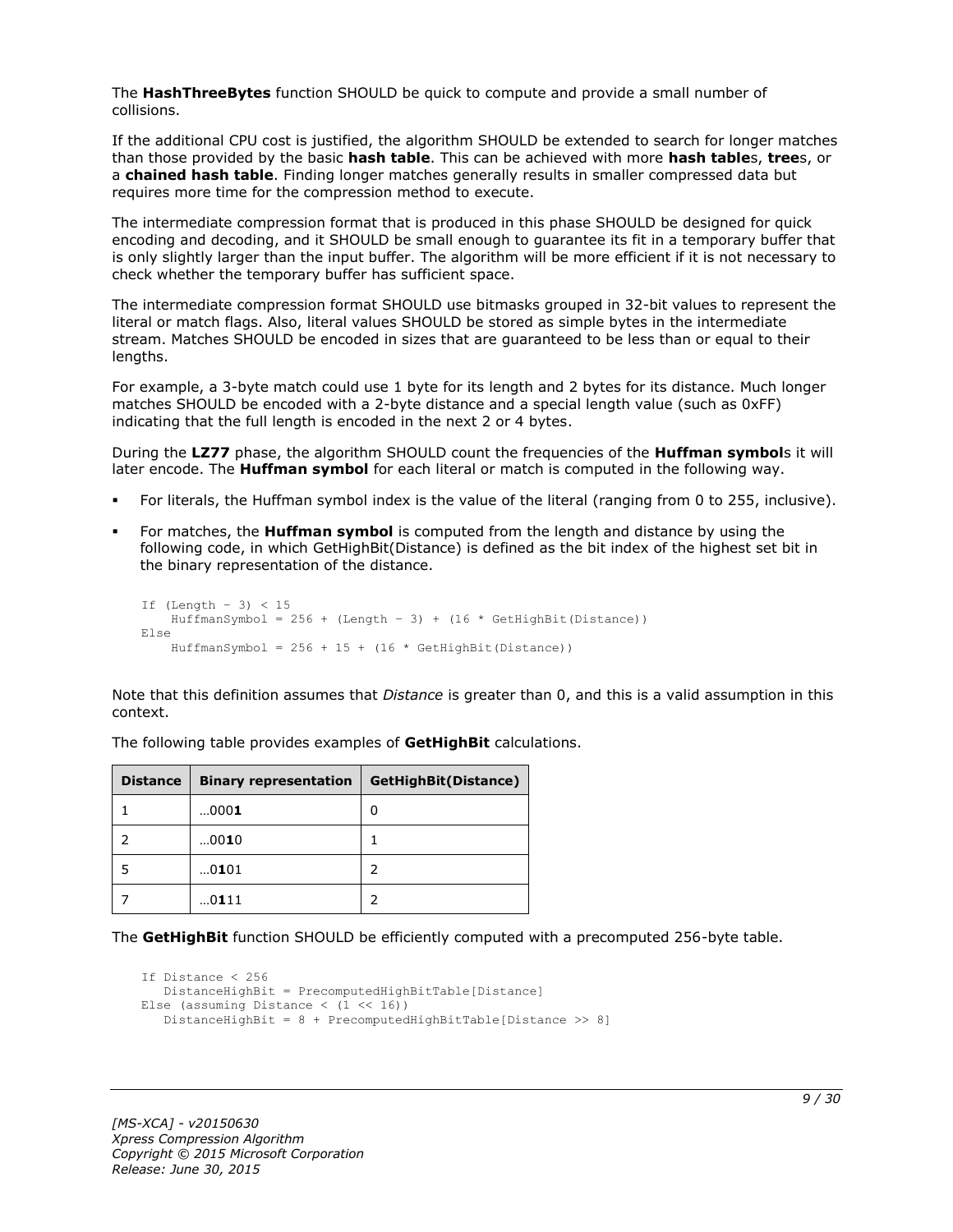## <span id="page-9-0"></span>**2.1.4.2 Huffman Code Construction Phase**

This phase computes canonical **[Huffman codes](#page-4-6)** from the symbol counts generated by the LZ77 [\(\[UASDC\]\)](http://go.microsoft.com/fwlink/?LinkId=90549) phase. For each of the 512 symbols in the **[Huffman alphabet](#page-4-7)**, this phase computes the bit sequence that is used to encode the symbol. These codes are reconstructed by the decompression algorithm from the bit length of each symbol. The codes are canonical because they depend only on the bit length of the symbol, not the precise symbol count. This encoding saves space because bit lengths require fewer bits to store (4 bits per symbol) than exact counts (16 bits per symbol).

An additional requirement of this phase comes from the way the bit lengths are stored in the compressed data: each bit length is stored in 4 bits, so no bit length can be longer than 15 (a **length** of zero means that the symbol does not occur).

The following flowchart illustrates the length-limited canonical **[Huffman code](#page-4-8)** construction method.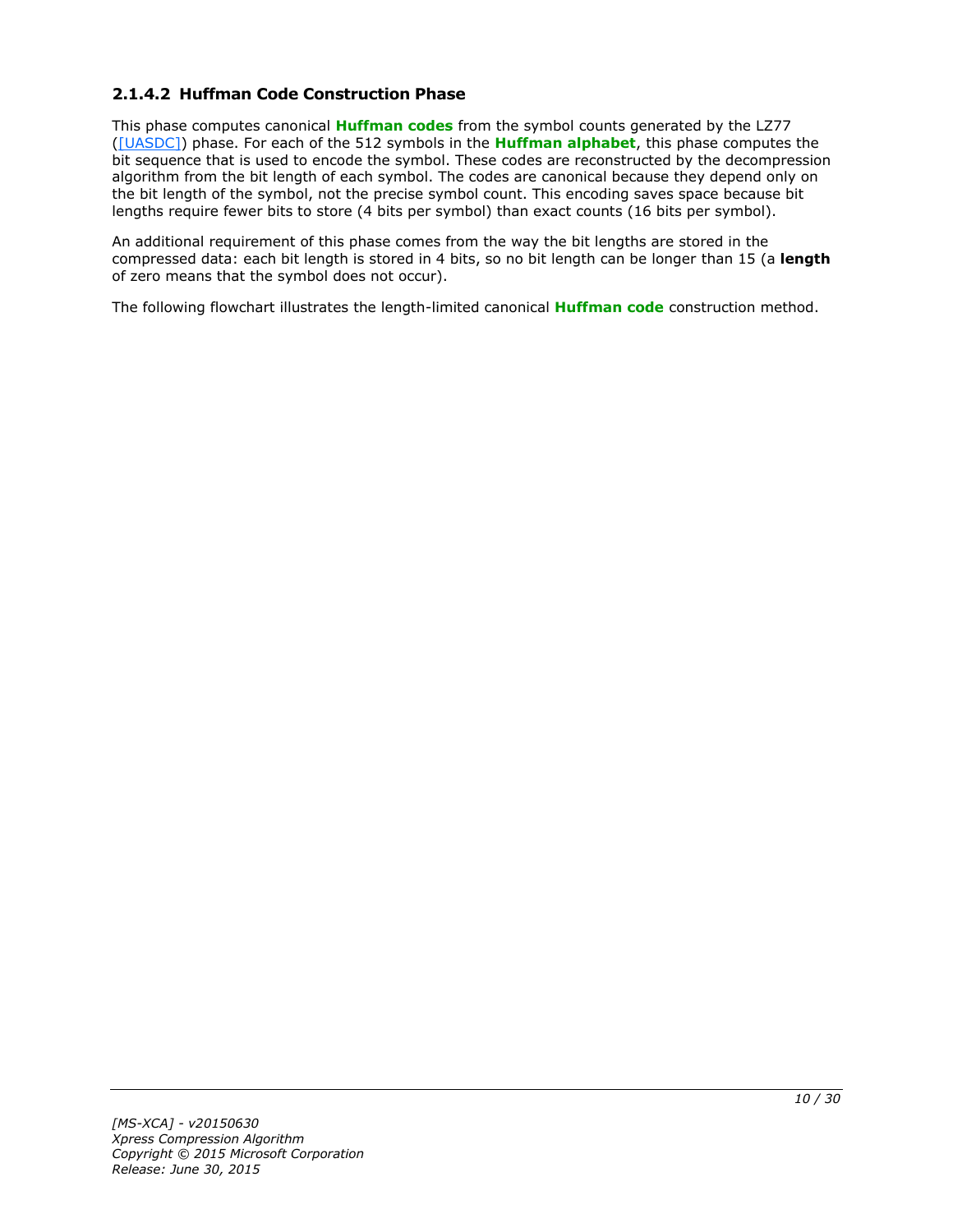

**Figure 2: Length-limited canonical Huffman code construction method.**

## <span id="page-10-0"></span>**2.1.4.3 Final Encoding Phase**

In the final encoding phase, the algorithm processes the intermediate encoding of literals and matches generated by the LZ77 [\(\[UASDC\]\)](http://go.microsoft.com/fwlink/?LinkId=90549) phase. It re-encodes each literal and match using the canonical Huffman codes, but first it encodes the **[Huffman symbol](#page-4-9)** bit lengths.

Each symbol bit length is encoded with 4 bits. Bit lengths for even-valued symbols are stored in the lower 4 bits of the bytes, whereas bit lengths for odd-valued symbols are stored in the higher 4 bits.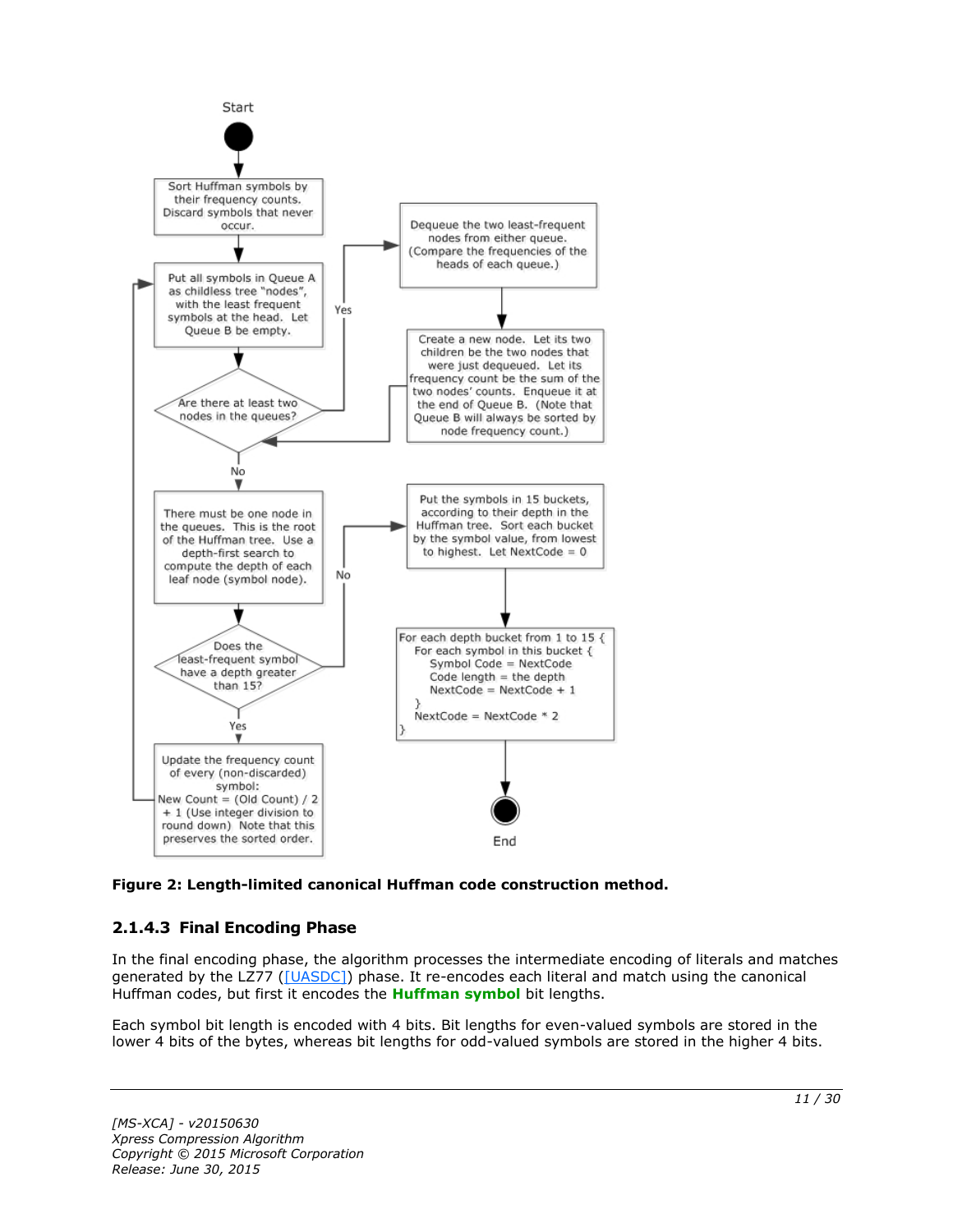For example, if the bit lengths of symbols 0, 1, 2, and 3 were 5, 6, 7, and 8, respectively, the first 2 bytes of the output buffer would be  $0 \times 65$  0x87. The Huffman [\[IEEE-MRC\]](http://go.microsoft.com/fwlink/?LinkId=227659) construction process guarantees that each bit length fits in 4 bits. Symbols that are never used, and therefore have no Huffman code, have the special value of zero.

Because there are 512 Huffman symbols, and the format stores two lengths per byte, this part of the output data will always be exactly 256 bytes.

Following the 256-byte table, the format encodes the sequence of literals and matches. Literals are distinguished from matches by the value of the Huffman symbol: symbol values less than 256 are literals, whereas symbols greater than 255 are matches. Most matches require more bits to fully encode the distance and the length.

As explained in section  $2.1.4.1$ , the match symbol value encodes the length of the match (up to 17) and the bit index of the highest set bit in the distance. If this bit index is, for example, 3, the decompression function can determine that the distance is at least 1000 (1000 binary, or 8 decimal) and at most 1111 (1111 binary, or 15 decimal). It can also compute that 3 more bits of information are required to determine the exact distance. Therefore, the encoder encodes the lower 3 bits of the distance directly in the output bit stream (which is also used to encode the variable-length Huffman codes). In general, the encoder explicitly encodes the lower <GetHighBit(Distance) > bits immediately following the match's Huffman symbol.

The encoder is required to process match lengths longer than 17. If the length is less than 18, the decoder can determine it directly from the match symbol by taking the lower 4 bits and adding 3. A lower-four-bits value of 15 is a special case that means the length is at least 18, and the full length is encoded with more bits. Unlike the extra-distance bits, the extra-length bits are not encoded seamlessly in the **Huffman** bit stream. Longer lengths are encoded with an extra byte in the output, and if that is not enough, an additional 2 bytes. The location of these extra bytes is such that, if the decompression function reads the **Huffman** bit stream in 2-byte chunks, these extra bytes are the next bytes that the decompression function will read.

Some implementations of the decompression algorithm expect an extra symbol to mark the end of the data. For example, certain implementations fail during decompression if the Huffman symbol 256 is not found after the actual data. For this reason, the encoding algorithm appends this symbol and increments the count of symbol 256 before the Huffman codes are constructed.

Note that match distances cannot be larger than 65,535, and match lengths cannot be longer than 65,538. The LZ77 phase is implemented to ensure that match lengths and distances do not exceed these values.

The following pseudocode demonstrates the encoding method.

```
Write the 256-byte table of symbol bit lengths
While there are more literals or matches to encode
       If the next thing is a literal
         WriteBits(SymbolLength[LiteralValue], SymbolCode[LiteralValue])
   Else // the next thing is a match
         Extract the length and distance of the match
        MatchSymbolValue = 256 + min(Length - 3, 15) + (16 * GetHighBit(Distance))
         WriteBits(SymbolLength[MatchSymbolValue], SymbolCode[MatchSymbolValue])
        If (Length - 3) \geq 15
            WriteByte(min(Length - 3 - 15, 255))
           If (Length - 3 - 15) >= 255
                WriteTwoBytes(Length – 3)
         WriteBits(GetHighBit(Distance), Distance – (1 << GetHighBit(Distance)))
WriteBits(SymbolLength[256], SymbolCode[256])
FlushBits()
```
The **WriteBits**, **WriteByte**, **WriteTwoBytes**, and **FlushBits** functions implicitly use five variables, which are initialized as follows: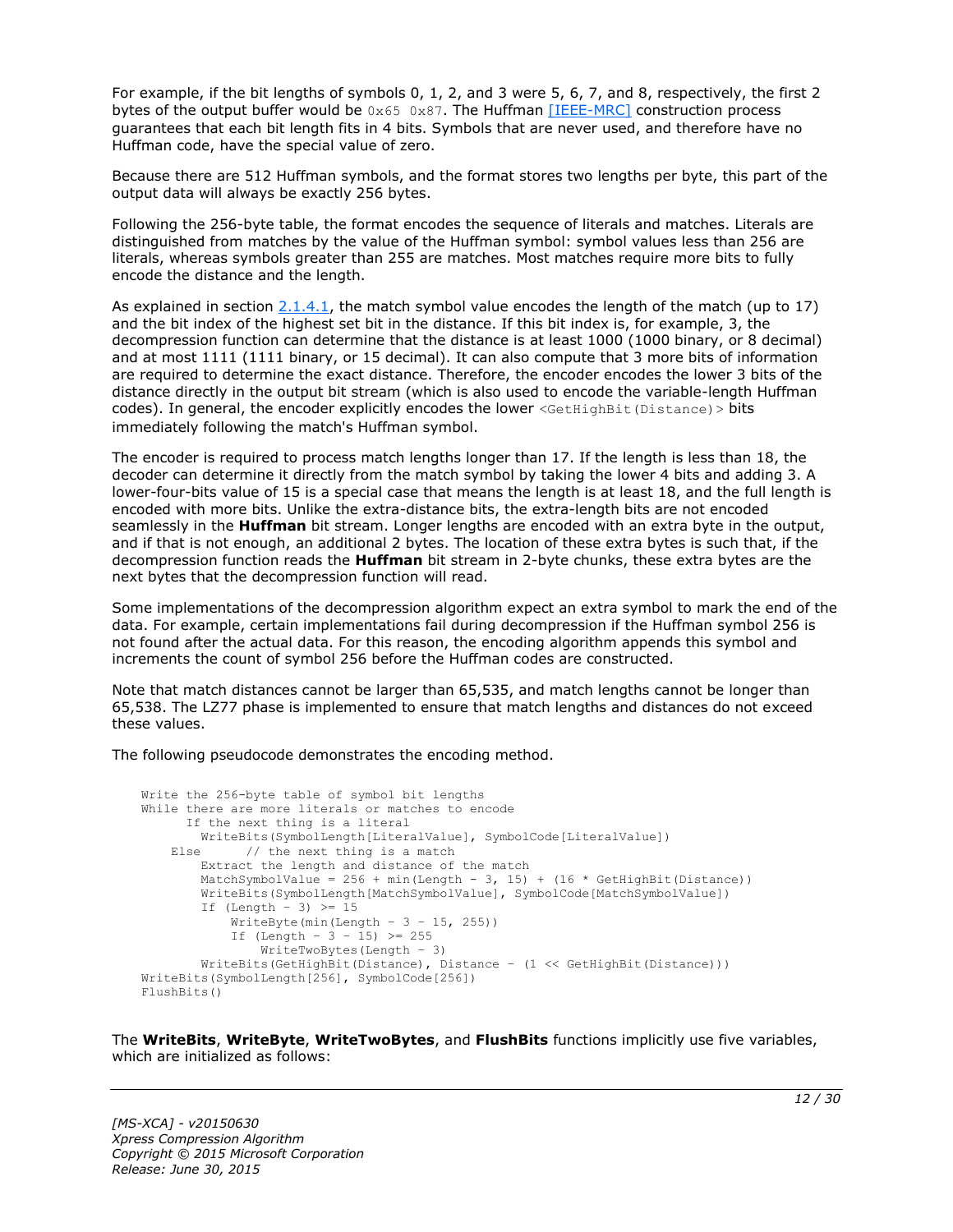```
FreeBits = 16
NextWord = 0OutputPosition1 = OutputBufferPointer + 256
OutputPosition2 = OutputBufferPointer + 258 
OutputPosition = OutputBufferPointer + 260
```
The following pseudocode shows the implementation of the functions. Note that a complete implementation must also include bounds checks to ensure that nothing is written beyond the output buffer.

```
WriteBits (NumberOfBitsToWrite, BitsToWrite)
     If FreeBits >= NumberOfBitsToWrite
         FreeBits = FreeBits – NumberOfBitsToWrite
         NextWord = (NextWord << NumberOfBitsToWrite) + BitsToWrite
     Else
         NextWord = (NextWord << FreeBits)
         NextWord = NextWord + (BitsToWrite >> (NumberOfBitsToWrite – FreeBits))
         FreeBits = FreeBits – NumberOfBitsToWrite
         Write (NextWord & 0xFF) to OutputPosition1
         Write (NextWord >> 8) to OutputPosition1 + 1
         OutputPosition1 = OutputPosition2
         OutputPosition2 = OutputPosition
         Advance OutputPosition by 2 bytes
         FreeBits = FreeBits + 16
         NextWord = BitsToWrite
End
WriteByte (ByteToWrite)
    Write ByteToWrite to OutputPosition
     Advance OutputPosition by 1 byte
End
WriteTwoBytes (BytesToWrite)
     Write (BytesToWrite & 0xFF) to OutputPosition
     Write (BytesToWrite >> 8) to OutputPosition + 1
    Advance OutputPosition by 2 bytes
End
FlushBits ()
     NextWord <<= FreeBits
     Write (NextWord & 0xFF) to OutputPosition1
     Write (NextWord >> 8) to OutputPosition1 + 1
       Write a 16-bit value of zero to OutputPosition2
     The final compressed size is the value of OutputPosition
End
```
#### <span id="page-12-0"></span>**2.2 LZ77+Huffman Decompression Algorithm Details**

#### <span id="page-12-1"></span>**2.2.1 Abstract Data Model**

None.

## <span id="page-12-2"></span>**2.2.2 Initialization**

None.

## <span id="page-12-3"></span>**2.2.3 Processing Rules**

None.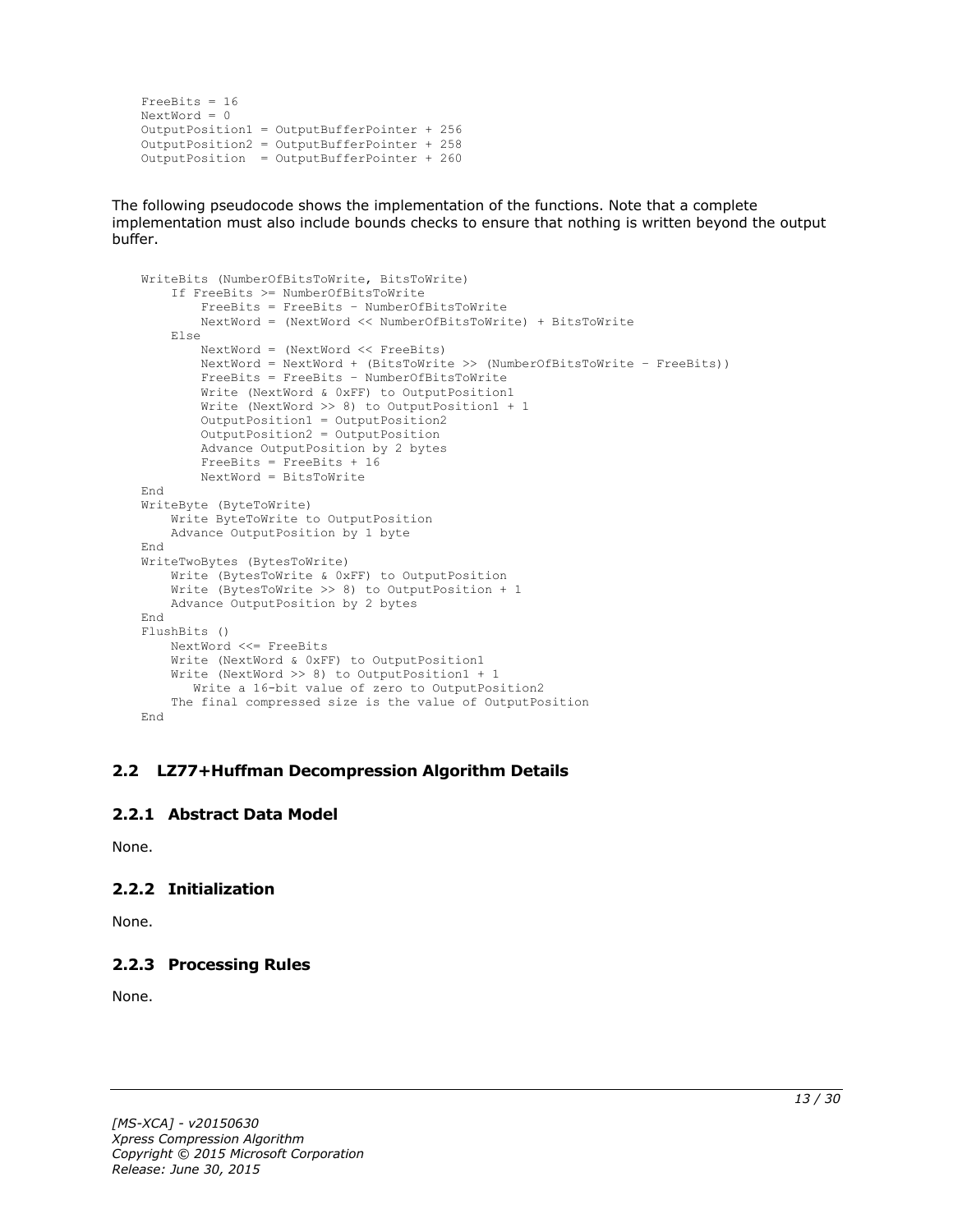#### <span id="page-13-0"></span>**2.2.4 Processing**

The decompression algorithm uses the 256-byte Huffman table to reconstruct the canonical Huffman [\[IEEE-MRC\]](http://go.microsoft.com/fwlink/?LinkId=227659) representations of each symbol. Next, the Huffman stream of LZ77 [\(\[UASDC\]\)](http://go.microsoft.com/fwlink/?LinkId=90549) literals and matches is decoded to reproduce the original data.

The following method can be used to construct a decoding table. The decoding table will have 2^15 entries because 15 is the maximum bit length permitted by the Xpress Compression Algorithm for a Huffman code. If a symbol has a bit length of X, it has  $2^(15 - X)$  entries in the table that point to its value. The order of symbols in the table is sorted by bit length (from low to high), and then by symbol value (from low to high). These requirements represent the agreement of canonicalness with the compression end of the algorithm. The following pseudocode shows the table construction method:

```
CurrentTableEntry = 0
For BitLength = 1 to 15
   For Symbol = 0 to 511
         If the encoded bit length of Symbol equals BitLength
            EntryCount = (1 \leq \leq 15 - \text{BitLength}) Repeat EntryCount times
                 If CurrentTableEntry >= 2^15
                     The compressed data is not valid. Return with error.
                 DecodingTable[CurrentTableEntry] = Symbol
                 CurrentTableEntry = CurrentTableEntry + 1
If CurrentTableEntry does not equal 2^15
     The compressed data is not valid. Return with error.
```
A valid implementation MUST use a method that provides results equivalent to those of the preceding table-based method to construct a data structure for decoding canonical Huffman codes. An implementation MAY use this simple table-based method, but SHOULD use a faster method.

The compression stream is designed to be read in (mostly) 16-bit chunks, with a 32-bit register maintaining at least the next 16 bits of input. This strategy allows the code to seamlessly handle the bytes for long match lengths, which would otherwise be awkward. The following pseudocode demonstrates this method.

```
Build the decoding table
CurrentPosition = 256 // start at the end of the Huffman table
NextBits = Read16Bits(InputBuffer + CurrentPosition)
CurrentPosition += 2
NextBits <<= 16
NextBits |= Read16Bits(InputBuffer + CurrentPosition)
CurrentPosition += 2
ExtraBits = 16
Loop until a terminating condition
    Next15Bits = NextBits \gg (32 - 15)
     HuffmanSymbol = DecodingTable[Next15Bits]
     HuffmanSymbolBitLength = the bit length of HuffmanSymbol, from the table in
                              the input buffer
     NextBits <<= HuffmanSymbolBitLength
     ExtraBits -= HuffmanSymbolBitLength
     If ExtraBits < 0
        NextBits |= Read16Bits(InputBuffer + CurrentPosition) << (-ExtraBits)
         ExtraBits += 16
         CurrentPosition += 2
     If HuffmanSymbol < 256
        Output the byte value HuffmanSymbol to the output stream.
     Else If HuffmanSymbol == 256 and
             the entire input buffer has been read and
             the expected decompressed size has been written to the output buffer
         Decompression is complete. Return with success.
     Else
        HuffmanSumbol = HuffmanSumbol - 256 MatchLength = HuffmanSymbol mod 16
```
*[MS-XCA] - v20150630 Xpress Compression Algorithm Copyright © 2015 Microsoft Corporation Release: June 30, 2015*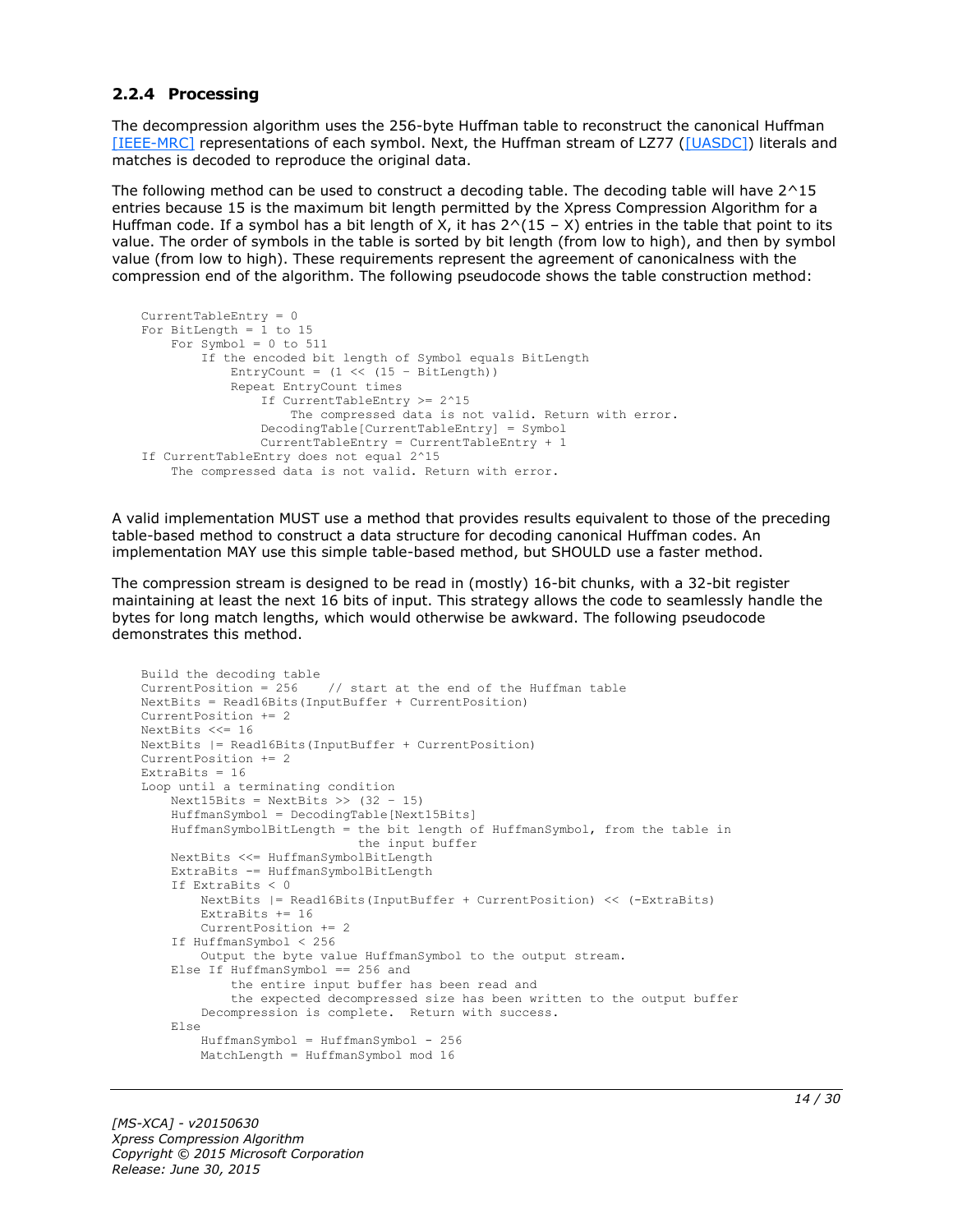```
 MatchOffsetBitLength = HuffmanSymbol / 16
 If MatchLength == 15
    MatchLength = ReadByte(InputBuffer + CurrentPosition)
     CurrentPosition += 1
     If MatchLength == 255
         MatchLength = Read16Bits(InputBuffer + CurrentPosition)
       CurrentPosition += 2
        If MatchLength < 15
            The compressed data is invalid. Return error.
       MatchLength = MatchLength - 15
     MatchLength = MatchLength + 15
MatchLength = MatchLength + 3 MatchOffset = NextBits >> (32 – MatchOffsetBitLength)
 MatchOffset += (1 << MatchOffsetBitLength)
 NextBits <<= MatchOffsetBitLength
 ExtraBits -= MatchOffsetBitLength
 If ExtraBits < 0
   Read the next 2 bytes the same as the preceding (ExtraBits < 0) case
For i = 0 to MatchLength - 1
     Output OutputBuffer[CurrentOutputPosition – MatchOffset + i]
```
An implementation MUST also generate an error indicating that the compressed data is not valid in the event of an improper memory access outside the buffer.

Note that the match-copying loop copies 1 byte at a time and cannot use the standard library functions **memcpy** or **memove**. A sequence of bytes such as aaaaaa can be encoded like this: [literal: "a"][match: offset=1, length=5]. In other words, the match length can be greater than the match offset, and this necessitates the 1-byte-at-a-time copying strategy.

#### <span id="page-14-0"></span>**2.3 Plain LZ77 Compression Algorithm Details**

#### <span id="page-14-1"></span>**2.3.1 Abstract Data Model**

None.

#### <span id="page-14-2"></span>**2.3.2 Initialization**

None.

#### <span id="page-14-3"></span>**2.3.3 Processing Rules**

None.

## <span id="page-14-4"></span>**2.3.4 Processing**

The fastest variant of the Xpress Compression Algorithm avoids the cost of the Huffman [IEEE-MRC] pass by encoding the LZ77 [\[UASDC\]](http://go.microsoft.com/fwlink/?LinkId=90549) literals and matches in a simple way. The encoding process is similar to the method described in section  $2.1.4.1$ , with the key difference that the largest match offset it can encode is 8192 instead of the 65535 limit of the Huffman format. The literal or match flags are encoded in 32-bit chunks. Literals are encoded with a simple byte value. Matches are encoded with a 16-bit value, where the high 13 bits represent the offset and the low 3 bits represent the length. Long lengths are encoded with an additional 4 bits, then 8 bits, and then 16 bits. The following pseudocode provides an outline of the encoding method.

```
Flags = 0 // this is a 32-bit integer value
FlagCount = 0FlagOutputPosition = 0
OutputPosition = 4
```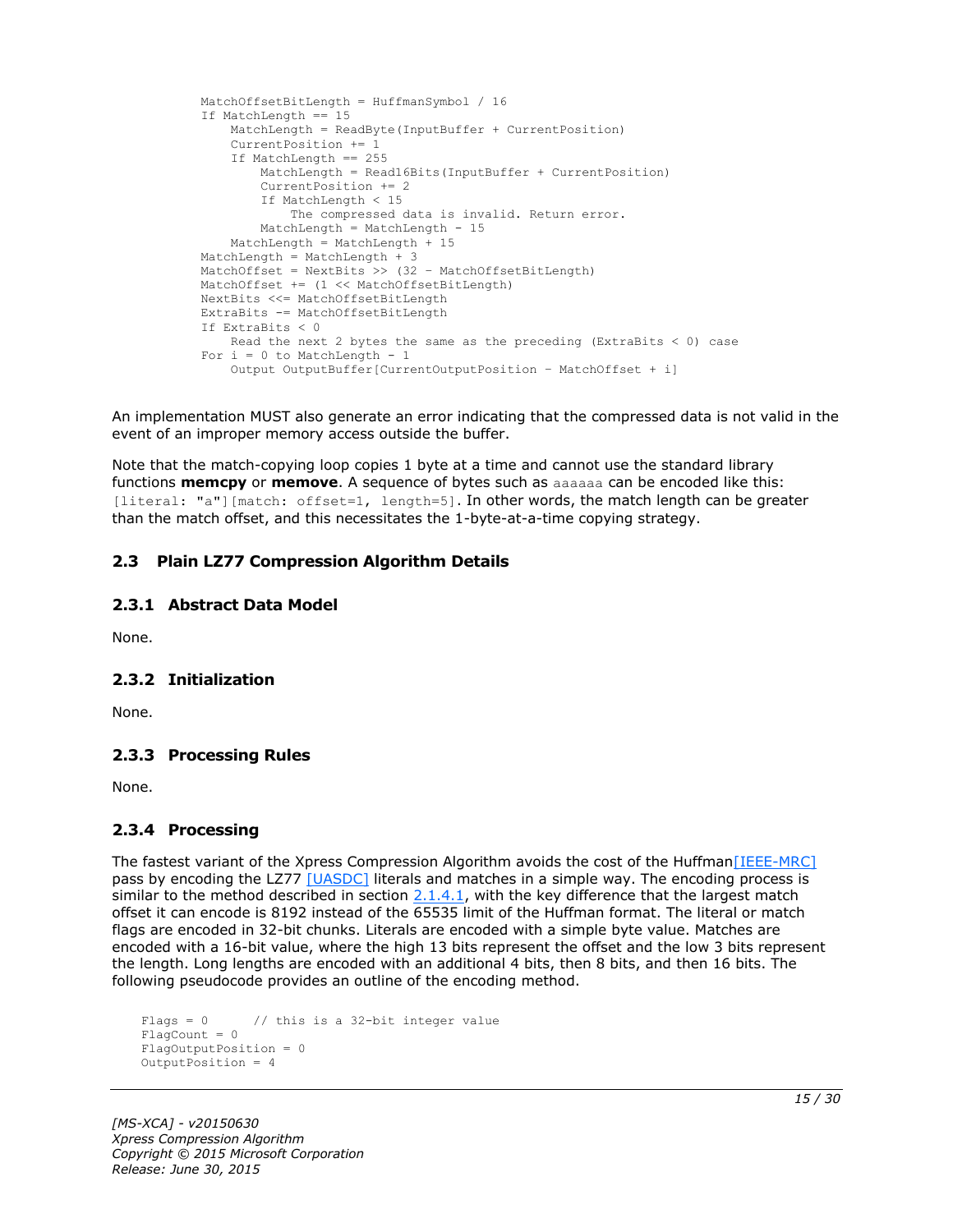```
InputPosition = 0
LastLengthHalfByte = 0
While InputPosition has not reached the end of the input buffer
     Try to find a match with a length of at least 3 (see section 2.1.4.1)
    The match must be within the last 8,192 bytes (MatchOffset \leq 2^13)
     If no match was found or InputPosition + 2 is beyond the input buffer
         Copy 1 byte from InputPosition to OutputPosition. Advance both.
         Flags <<= 1
         FlagCount = FlagCount + 1
         If FlagCount == 32
             Write the 32-bit value Flags to FlagOutputPosition
             FlagCount = 0
             FlagOutputPosition = OutputPosition
             OutputPosition += 4
     Else // a valid match was found
         Let MatchLength and MatchOffset describe the match
         MatchLength = MatchLength – 3
        MatchOffset = MatchOffset - 1 MatchOffset <<= 3
         MatchOffset |= min(MatchLength, 7)
         Write the 16-bit value MatchOffset to OutputPosition
         OutputPosition += 2
         If MatchLength >= 7
            MatchLength -= 7
             If LastLengthHalfByte == 0
                 LastLengthHalfByte = OutputPosition
                 Write the byte value min(MatchLength, 15) to OutputPosition
                OutputPosition += 1
             Else
                 OutputBuffer[LastLengthHalfByte] |= min(15, MatchLength) << 4
                 LastLengthHalfByte = 0
             If MatchLength >= 15
                 MatchLength -= 15
                 Write the byte value min(MatchLength, 255) to OutputPosition
                OutputPosition += 1
                 If MatchLength >= 255
                     MatchLength += 15 + 7
                    Write the 2-byte value MatchLength to OutputPosition
                     OutputPosition += 2
        Flags = (Flags << 1) | 1
         FlagCount = FlagCount + 1
         If FlagCount == 32
             Write the 32-bit value Flags to FlagOutputPosition
            FlacCount = 0 FlagOutputPosition = OutputPosition
             OutputPosition += 4
         Advance InputPosition to the first byte that was not in the match
Endwhile
Flags <<=(32 - \text{FlagCount})Flags = (1 \leq \leq (32 - \text{FlagCount})) - 1Write the 32-bit value Flags to FlagOutputPosition
The final compressed size is the value of OutputPosition
```
## <span id="page-15-0"></span>**2.4 Plain LZ77 Decompression Algorithm Details**

#### <span id="page-15-1"></span>**2.4.1 Abstract Data Model**

None.

## <span id="page-15-2"></span>**2.4.2 Initialization**

None.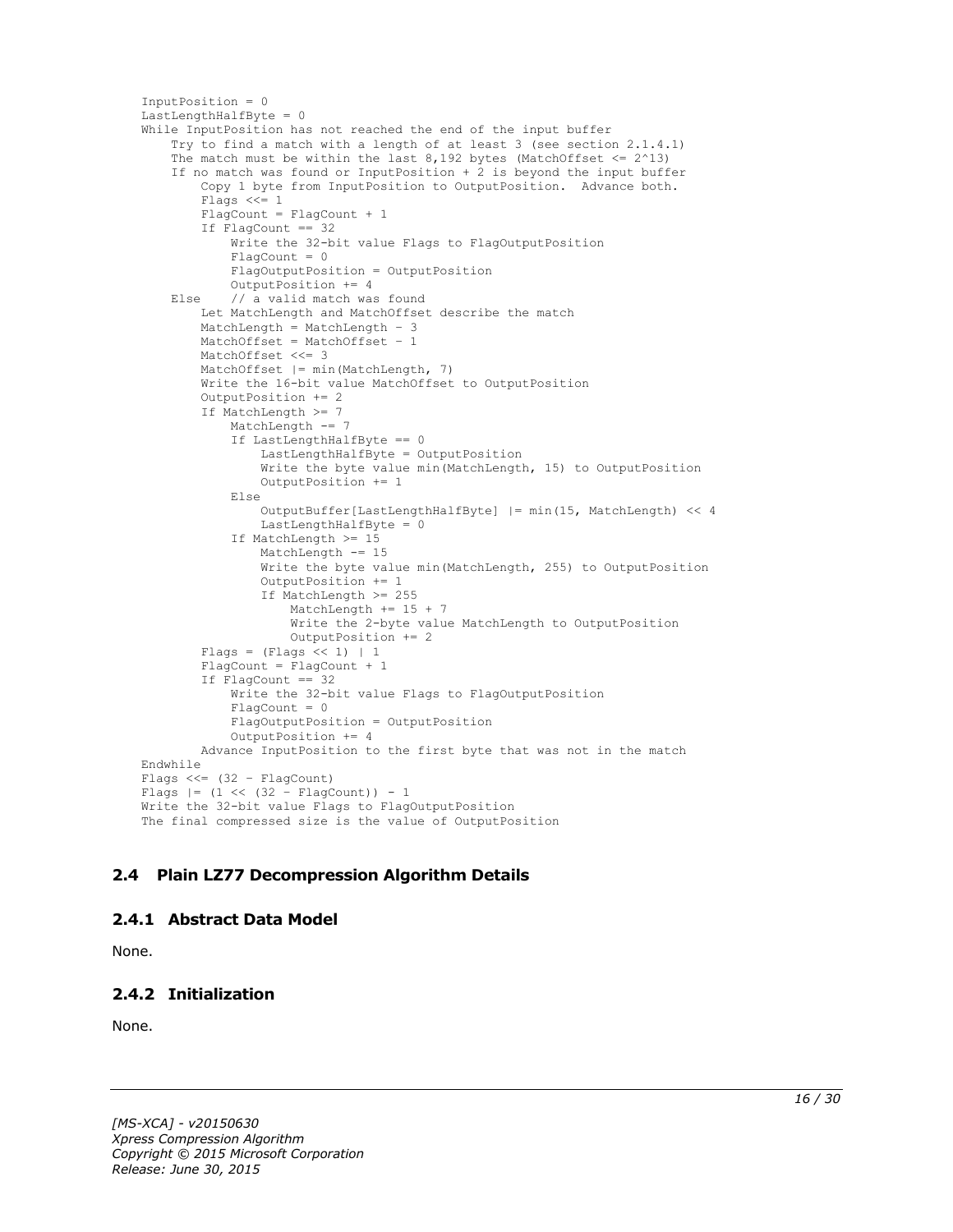#### <span id="page-16-0"></span>**2.4.3 Processing Rules**

None.

#### <span id="page-16-1"></span>**2.4.4 Processing**

This section provides the decompression method corresponding to the compression method that is described in section [2.3.](#page-14-0) The basic structure is to decode each flag, which indicates whether the next item is a literal or a match. Literals are copied directly from the input buffer to the output buffer. Matches are decoded into a (length, offset) pair that is used to copy data from earlier in the output buffer. If the code that follows reads or writes outside the provided buffers at any time, an implementation MUST return an error indicating that the compressed buffer is invalid. Note that the match-copying loop copies 1 byte at a time and cannot use the standard library functions **memcpy** or **memmove**. A sequence of bytes such as aaaaaa can be encoded as follows:

```
[literal: "a"][match: offset=1, length=5]
```
The **match length** can be greater than the **match offset**, and this necessitates the 1-byte-at-a-time copying strategy shown in the following pseudocode.

```
BufferedFlags = 0
BufferedFlagCount = 0
InputPosition = 0
OutputPosition = 0
LastLengthHalfByte = 0Loop until break instruction or error
     If BufferedFlagCount == 0
         BufferedFlags = read 4 bytes at InputPosition
         InputPosition += 4
         BufferedFlagCount = 32
     BufferedFlagCount = BufferedFlagCount – 1
    If (BufferedFlags & (1 \leq \text{BufferedFlagCount})) == 0
         Copy 1 byte from InputPosition to OutputPosition. Advance both.
     Else
         If InputPosition == InputBufferSize
             Decompression is complete. Return with success.
         MatchBytes = read 2 bytes from InputPosition
         InputPosition += 2
        MatchLength = MatchBytes mod 8
        MatchOffset = (MatchBytes / 8) + 1 If MatchLength == 7
             If LastLengthHalfByte == 0
                 MatchLength = read 1 byte from InputPosition
                 MatchLength = MatchLength mod 16
                LastLengthHalfByte = InputPosition
                 InputPosition += 1
             Else
                 MatchLength = read 1 byte from LastLengthHalfByte position
                 MatchLength = MatchLength / 16
                LastLengthHalfByte = 0
             If MatchLength == 15
                 MatchLength = read 1 byte from InputPosition
                 InputPosition += 1
                 If MatchLength == 255
                     MatchLength = read 2 bytes from InputPosition
                    InputPosition += 2
                    If MatchLength < 15 + 7
                       Return error.
                    MatchLength == (15 + 7)
                MathLength += 15 MatchLength += 7
        MatchLength += 3
        For i = 0 to MatchLength - 1
```
*[MS-XCA] - v20150630 Xpress Compression Algorithm Copyright © 2015 Microsoft Corporation Release: June 30, 2015*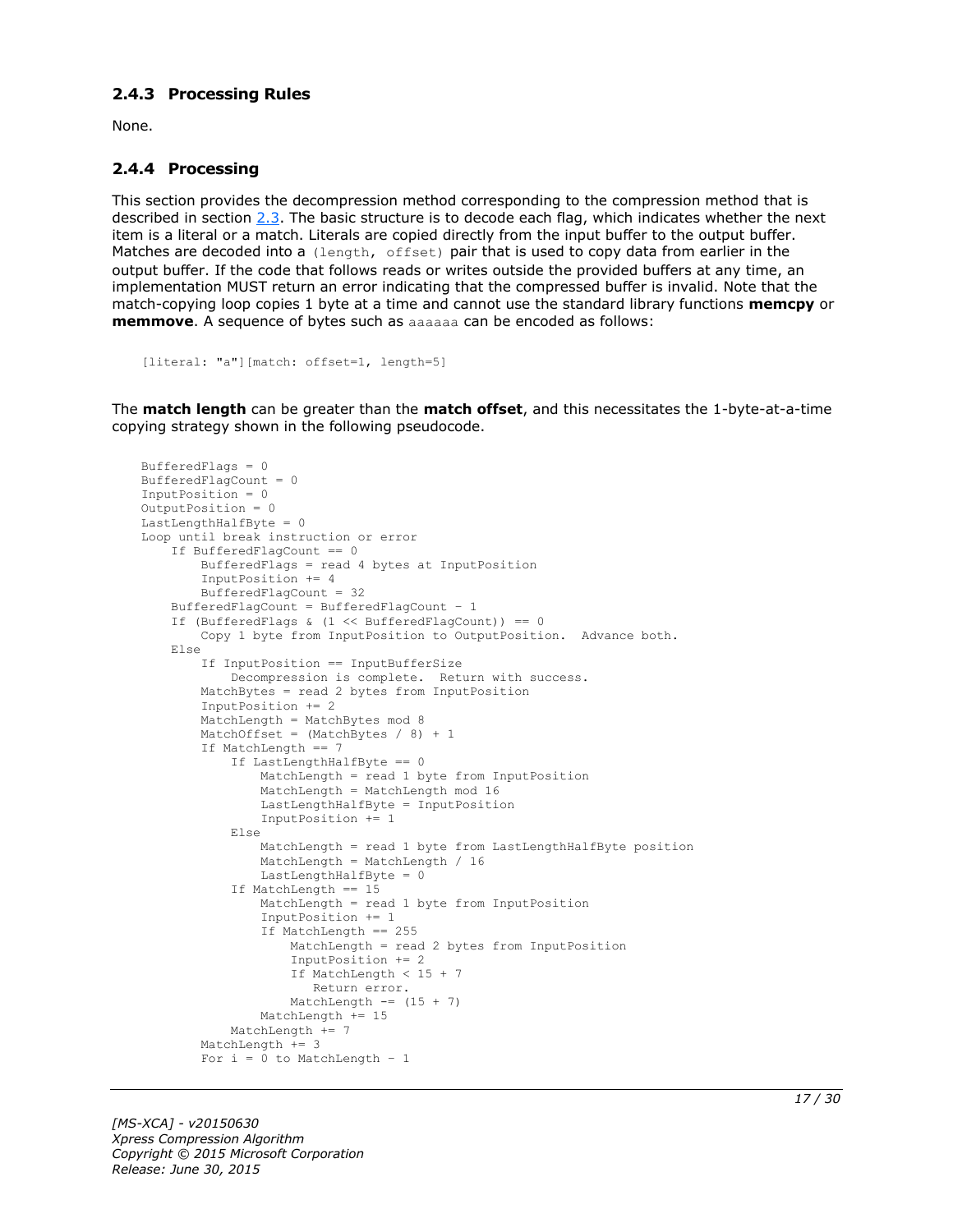```
 Copy 1 byte from OutputBuffer[OutputPosition – MatchOffset]
 OutputPosition += 1
```
### <span id="page-17-0"></span>**2.5 LZNT1 Algorithm Details**

The LZNT1 algorithm employs a grammar common to LZ77 variants, making use of LZ77 [\[UASDC\]](http://go.microsoft.com/fwlink/?LinkId=90549) literals and matches and using the characteristic processing. The LZNT1 algorithm is comparable to the Plain LZ77 variant, which implements the features of LZ77 through a specialized buffer format as specified in section [2.3](#page-14-0) and section [2.4.](#page-15-0) Key differences between the "plain" and LZNT1 variants include the following:

- LZNT1 uses a less complex process to encode lengths.
- LZNT1 varies the number of bits used to encode length and distance, whereas the sizes of the Plain LZ77-encoded fields are fixed.
- LZNT1 groups flags in bytes; Plain LZ77 groups them in 4-byte DWORDs.
- The LZNT1 buffer is structured as a series of chunks that can be independently decompressed.

#### <span id="page-17-1"></span>**2.5.1 Abstract Data Model**

This section describes a conceptual model of possible data organization that an implementation maintains to participate in this algorithm. The described organization is provided to facilitate the explanation of how the algorithm behaves. This document does not mandate that implementations adhere to this model as long as their external behavior is consistent with that described in this document.

The following elements are specific to this algorithm.

- **Chunks:** Segments of data that are compressed, uncompressed, or that denote the end of the buffer.
- **Chunk header:** The header for a compressed or uncompressed chunk of data.
- **Flag bytes:** A bit flag whose bits, read from low order to high order, specify the formats of the data elements that follow. For example, bit 0 corresponds to the first data element, bit 1 to the second, and so on. If the bit corresponding to a data element is set, the element is a 2-byte compressed word; otherwise, it is a 1-byte literal value.
- **Flag group:** A flag byte followed by zero or more data elements, each of which is a single literal byte or a 2-byte compressed word.

#### <span id="page-17-2"></span>**2.5.1.1 Buffer Format**

The LZNT1 algorithm relies on the use of a specific buffer format in its implementation of LZ77. The compression algorithm produces a buffer format of the following grammatical structure:

```
<Buffer> ::= <Chunk> <Buffer> | <Chunk>
<Chunk> ::= <Compressed_chunk> | 
             <Uncompressed_chunk> |
             End_of_buffer
<Uncompressed_chunk> ::= Chunk_header Uncompressed_data
<Compressed chunk> ::= Chunk header <Flag_group>
<Flag_group> ::= <Flag_data> <Flag_group> | <Flag_data>
<Flag_data> ::=
    Flag byte <Data> <Data> <Data> <Data> <Data> <Data> <Data> <Data> <Data> <Data>
```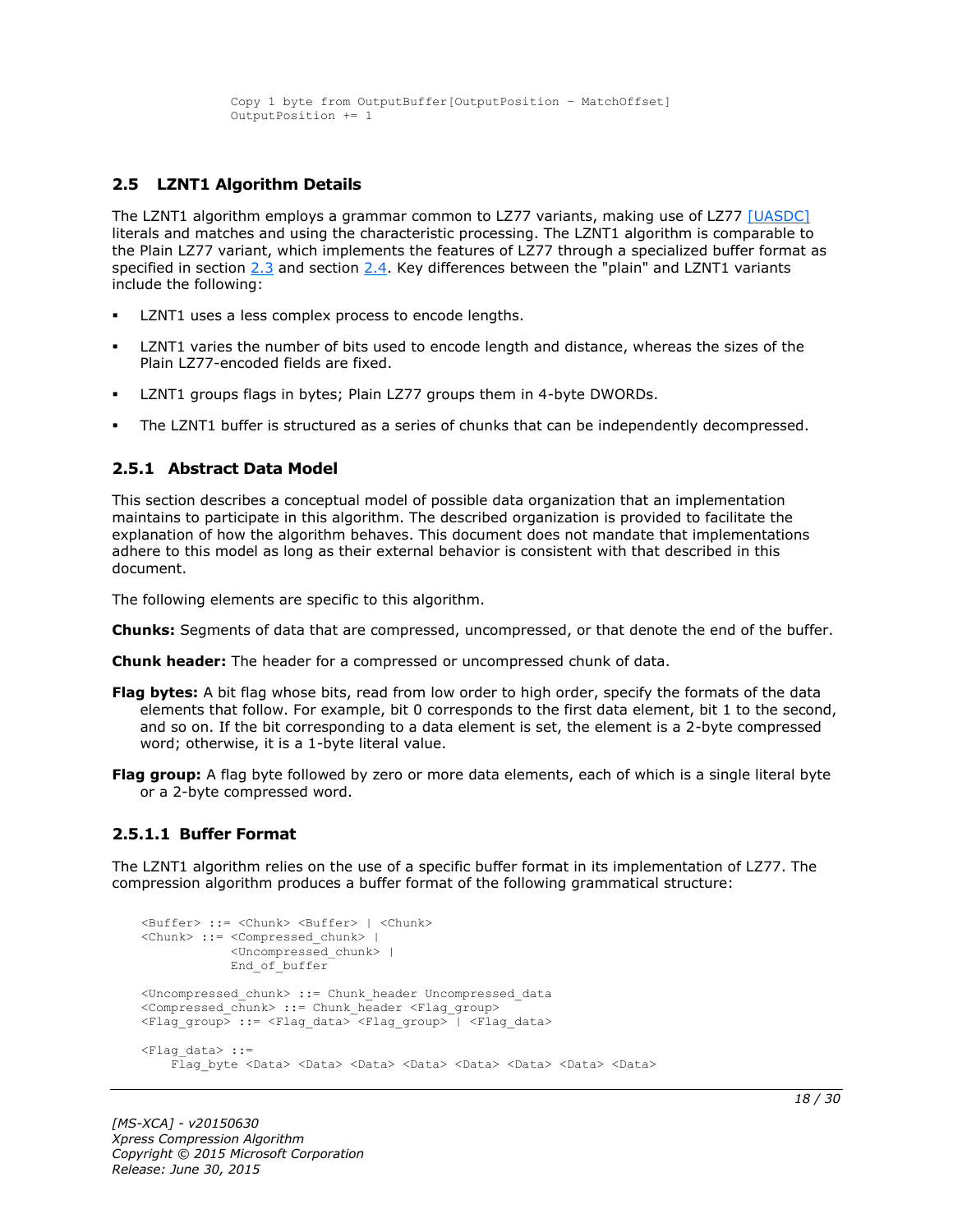```
 | Flag_byte <Data> <Data> <Data> <Data> <Data> <Data> <Data>
   | Flag_byte <Data> <Data> <Data> <Data> <Data> <Data>
   | Flag_byte <Data> <Data> <Data> <Data> <Data>
   | Flag_byte <Data> <Data> <Data> <Data>
   | Flag_byte <Data> <Data> <Data> 
   | Flag_byte <Data> <Data>
   | Flag_byte <Data> 
<Data> ::= Literal | Compressed_word
```
A compressed data buffer consists of one or more **chunks**. A chunk is either compressed, uncompressed, or it denotes the end of the buffer. If the chunk is uncompressed, it contains a **chunk header** followed by uncompressed data; if it is compressed, it contains a chunk header followed by a series of one or more pieces of flagged data. Finally, a piece of flagged data consists of a **flag byte** that is followed by no more than 8 individual data elements.

The following sections describe the structure of each of these grammatical elements, including constraints on their usage that are not expressed in the raw grammar.

## <span id="page-18-0"></span>**2.5.1.2 Buffers and Chunks**

A compressed buffer consists of a series of one or more compressed output **chunks**. Each chunk begins with a 16-bit header.

If both bytes of the header are 0, the header is an *End\_of\_buffer* terminal that denotes the end of the compressed data stream.

Otherwise, the header MUST be formatted as follows:

- Bit 15 indicates whether the chunk contains compressed data.
- Bits [14:12] contain a signature indicating the format of the subsequent data.
- Bits [11:0] contain the size of the compressed chunk, minus three bytes.

Bit 15 indicates whether the chunk contains compressed data. If this bit is zero, the **chunk header** is followed by uncompressed literal data. If this bit is set, the next byte of the chunk is the beginning of a *Flag\_group* nonterminal that describes some compressed data.

Bits 14 down to 12 contain a signature value. This value MUST always be 3 (unless the header denotes the end of the compressed buffer).

Bits 11 down to 0 contain the size of the compressed chunk minus three bytes. This size otherwise includes the size of any metadata in the chunk, including the chunk header. If the chunk is uncompressed, the total amount of uncompressed data therein can be computed by adding 1 to this value (adding 3 bytes to get the total chunk size, then subtracting 2 bytes to account for the chunk header).

The *End\_of\_buffer* character is not required to terminate the compressed buffer. The character is used, however, if space allows. For example, given 20 kilobytes (KB) of uncompressed data and a 10 KB buffer to contain the compressed data, if the size of the compressed data (including metadata) is exactly 10 KB, the capacity of the buffer has been met. In such a case, the *End\_of\_buffer* terminal is not written.

Because the presence of this terminal is not guaranteed, the size of the compressed data MUST be known before data in this format is decompressed.

If an *End\_of\_buffer* terminal is added, the size of the final compressed data is considered not to include the size of the *End\_of\_buffer* terminal.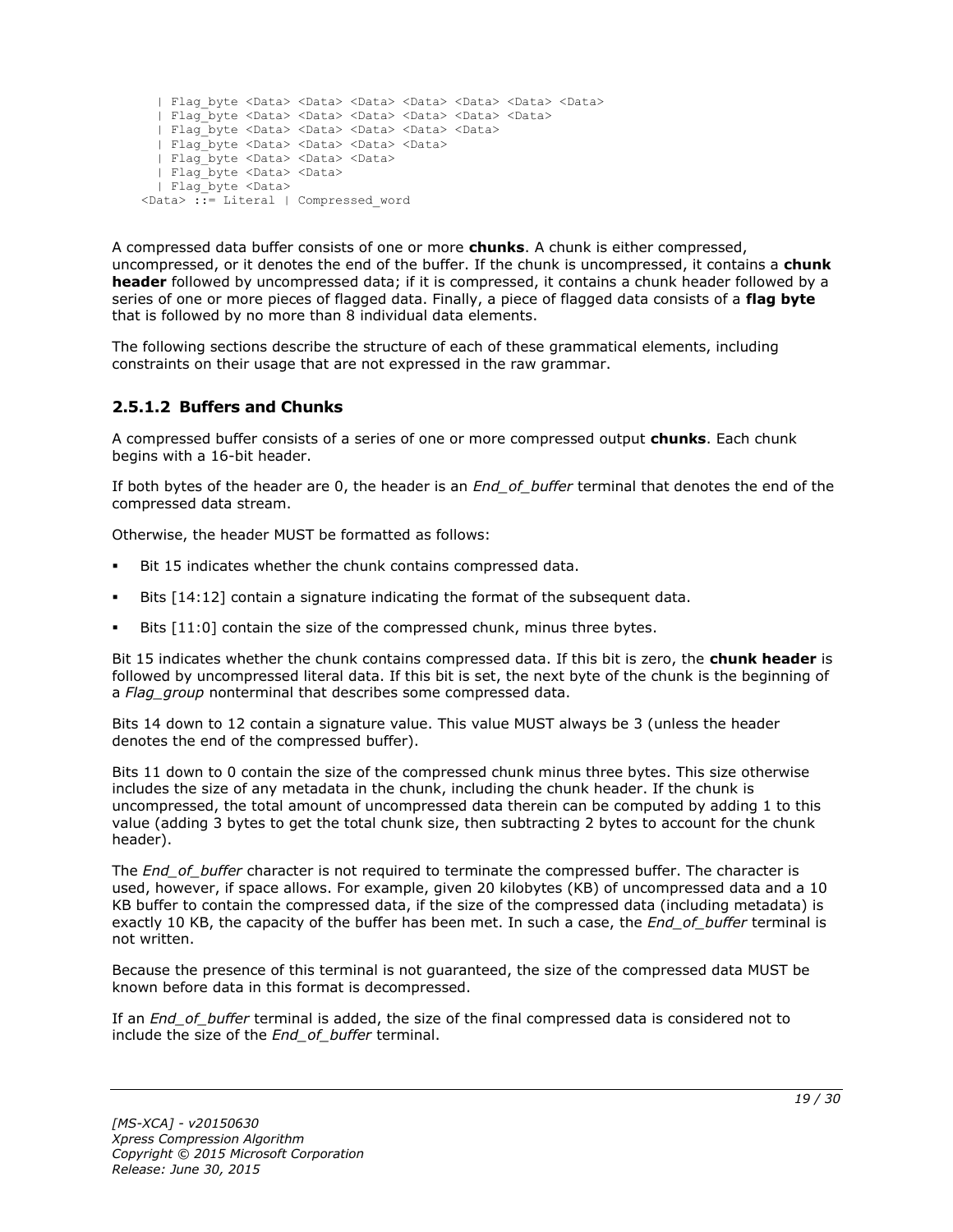#### <span id="page-19-0"></span>**2.5.1.3 Flag Groups**

If a **chunk** is compressed, its **chunk header** is immediately followed by the first byte of a *Flag\_group* nonterminal.

A **flag group** consists of a **flag byte** followed by zero or more data elements. Each data element is either a single literal byte or a two-byte compressed word. The individual bits of a **flag byte**, taken from low-order bits to high-order bits, specify the formats of the subsequent data elements (such that bit 0 corresponds to the first data element, bit 1 to the second, and so on). If the bit corresponding to a data element is set, the element is a two-byte compressed word; otherwise, it is a one-byte literal.

#### <span id="page-19-1"></span>**2.5.1.4 Data Elements**

A data element MUST either be an uncompressed literal or a compressed word. An uncompressed literal is a byte of data that was not compressed and can therefore be treated as part of the uncompressed data stream. A compressed word is a two-byte value that contains a length and a displacement and whose format varies depending on the portion of the data that is being processed.

Each compressed word consists of a D-bit displacement in the high-order bits and an L-bit length in the low-order bits, subject to the constraints that  $4 \leq D \leq 12$ ,  $4 \leq L \leq 12$ , and  $D + L = 16$ . The displacement in a compressed word is the difference between the current location in the uncompressed data (either the current read point when compressing or the current write point when decompressing) and the location of the uncompressed data corresponding to the compressed word, minus one byte. The length is the amount of uncompressed data that can be found at the appropriate displacement, minus three bytes. While using the compressed buffers, the stored displacement must be incremented by 1 and the stored length must be incremented by 3, to get the actual displacement and length.

For example, the input data for a given compression consists of the following stream:

F F G A A G F E D D E F F E E | F F G A A G F E D D E F E D D

In this case, the data prior to the vertical bar has already been compressed. The next 12 characters of the input stream match the first 12 characters of the data that was already compressed. Moreover, the distance from the current input pointer to the start of this matching string is 15 characters. This can be described by the  $\langle$ displacement, length> pair of  $\langle$ 15, 12>.

Decompression of this data produces the first portion of the input stream:

F F G A A G F E D D E F F E E |

The next data element is a <15,  $12$  bisplacement-length pair. The start of the uncompressed data is 15 characters behind the last character in the already uncompressed data, and the length of the data to read is 12 characters. Decompression results in the following buffer.

F F G A A G F E D D E F F E E F F G A A G F E D D E F |

This matches the original data stream.

F F G A A G F E D D E F F E E F F G A A G F E D D E F E D D

The sizes of the displacement and length fields of a compressed word vary with the amount of uncompressed data in the current chunk that has already been processed. The format of a given compressed word is determined as follows: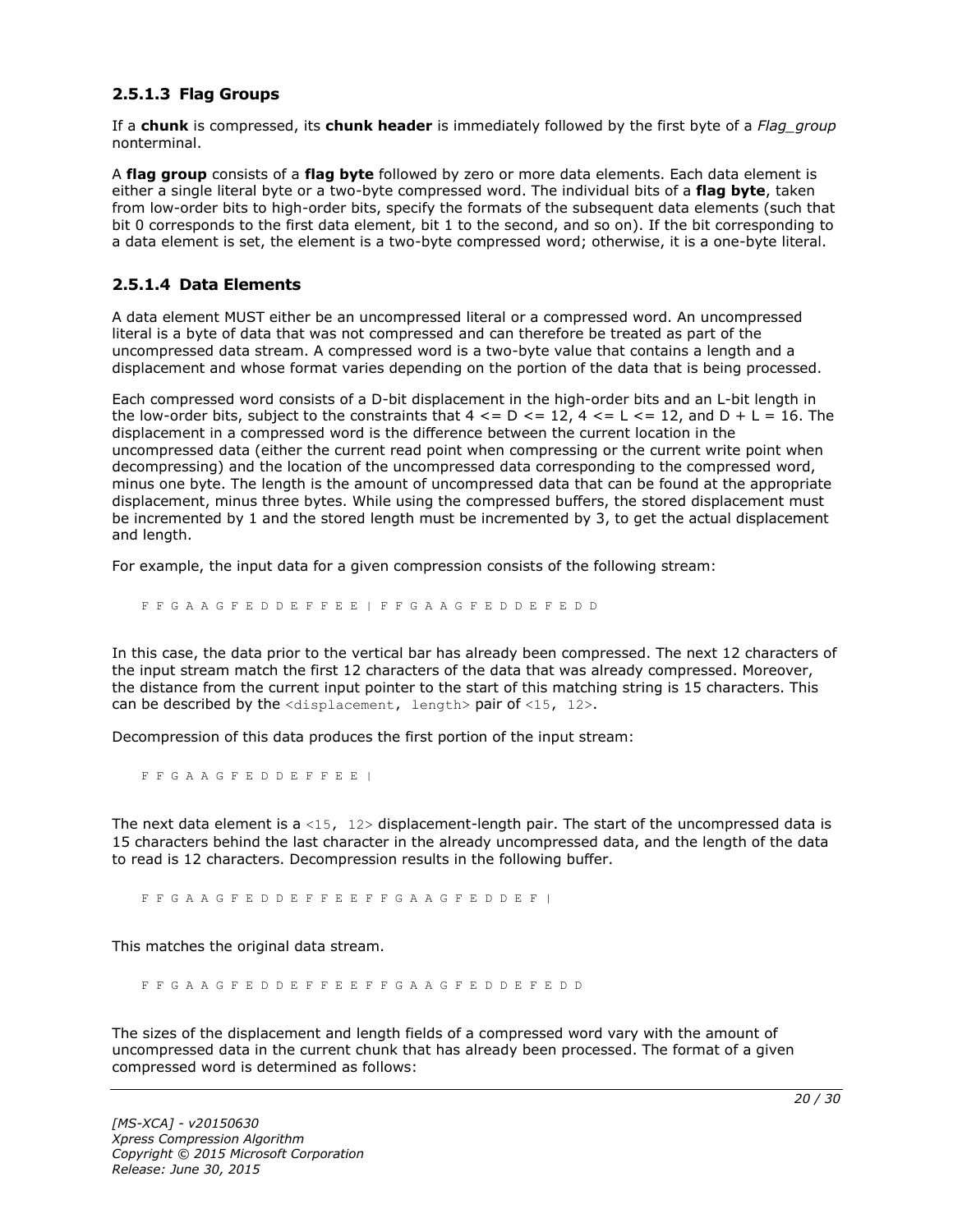Let U be the amount of uncompressed data that has already been processed in the current chunk (either the amount that has been read when compressing data or the amount that has been written when decompressing data).

Note that U depends on the offset from the start of a chunk and not the offset from the beginning of the uncompressed data.

Then let M be the largest value in  $[4...12]$  such that  $2^{M-1} < U$ , or 4 if there is no such value.

A compressed word then has the format  $D = M$  and  $L = 16 - M$ , with the displacement occupying D high-order bits and the length occupying L low-order bits.

## <span id="page-20-0"></span>**2.5.2 Initialization**

None.

## <span id="page-20-1"></span>**2.5.3 Processing Rules**

Input streams are compressed in units of 4096 bytes. The process of creating a chunk is complete if at least 4096 bytes of data or the remainder of the input buffer is compressed. If the data remains in the input buffer, the processing of a new chunk is started.

Lempel-Ziv compression does not require that the entirety of the data to which a compressed word refers actually be in the uncompressed buffer when the word is processed. In other words, it is not required that  $(U -$  displacement + length  $U$ . Therefore, when processing a compressed word, data MUST be copied from the start of the uncompressed target region to the end—that is, the byte at (U – displacement) MUST be copied first, then  $(U -$  displacement  $+ 1)$ , and so on, because the compressed word might refer to data that will be written during decompression.

Some of the bits in a flag byte might not be used. To process compressed buffers, the size of the compressed chunk that is stored in the chunk header MUST be used to determine the position of the last valid byte in the chunk. The size value MUST ignore flag bits that correspond to bytes outside the chunk.

## <span id="page-20-2"></span>**2.5.4 Processing**

For a discussion of LZ77 processing similar to that of the LZNT1 variant, see sections [2.3](#page-14-0) and [2.4](#page-15-0) on Plain LZ77 compression and decompression.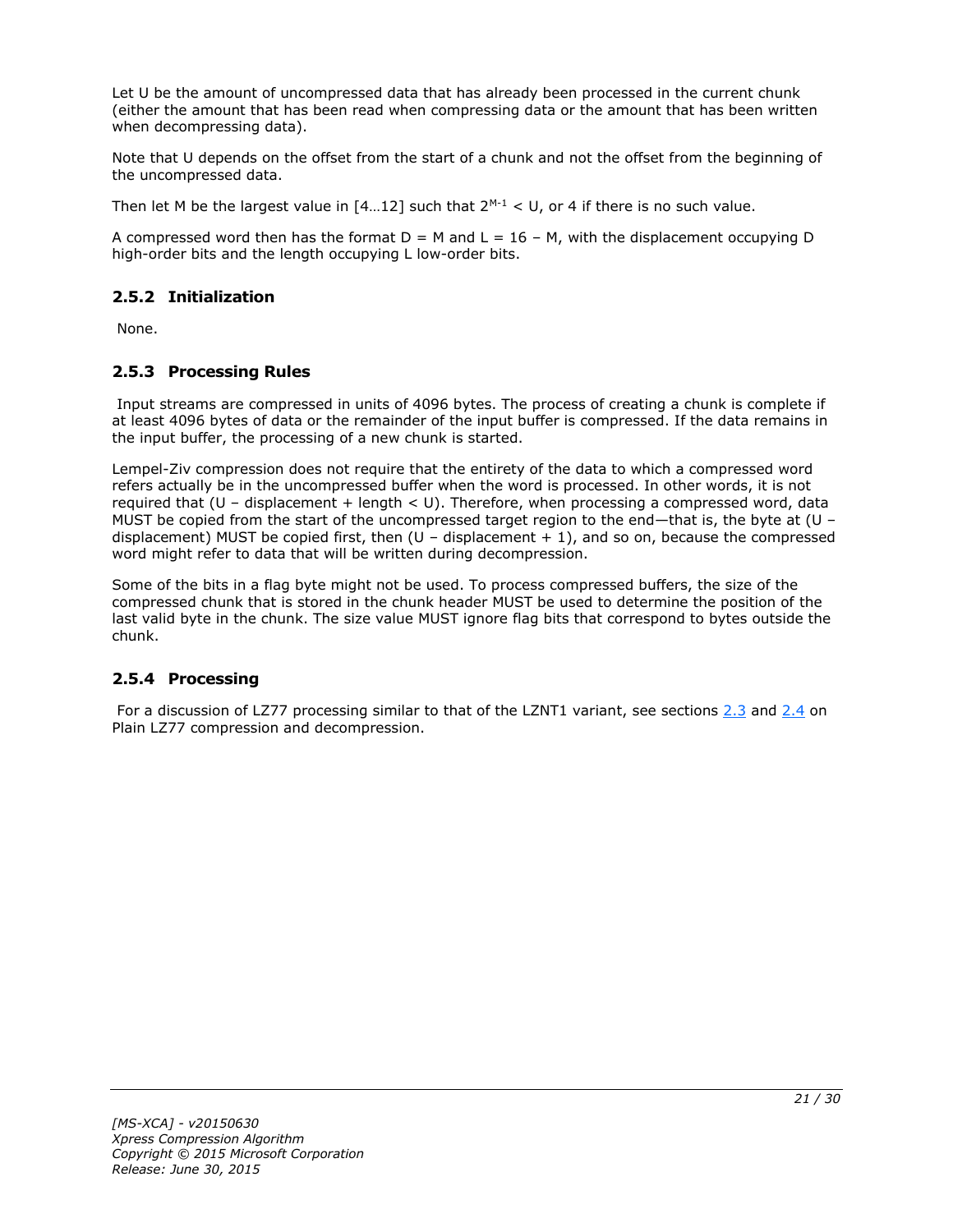## <span id="page-21-0"></span>**3 Algorithm Examples**

## <span id="page-21-1"></span>**3.1 LZ77**

With the Plain LZ77 variant of the algorithm, the uncompressed ASCII string abcdefghijklmnopgrstuvwxyz is compressed as follows, in hexadecimal.

3f 00 00 00 61 62 63 64 65 66 67 68 69 6a 6b 6c 6d 6e 6f 70 71 72 73 74 75 76 77 78 79 7a

The first 4 bytes encode the first 32 literal or match flags (in this case, 26 zero bits, representing the 26 literals to follow, then 6 one bits, because any extra flag bits are ones). The next 26 bytes are the ASCII representation of the input string.

The uncompressed input is the 300-byte ASCII string:

abcabcabcabcabcabcabcabcabcabcabcabcabcabcabcabcabcabcabcabcabcabcabcabcabcabcabcabcabcabcabc abcabcabcabcabcabcabcabcabcabcabcabcabcabcabcabcabcabcabcabcabcabcabcabcabcabcabcabcabcabcabc abcabcabcabcabcabcabcabcabcabcabcabcabcabcabcabcabcabcabcabcabcabcabcabcabcabcabcabcabcabcabc abcabcabcabcabcabcabc

In this case, using Plain LZ77, those 300 bytes are encoded as follows:

ff ff ff 1f 61 62 63 17 00 0f ff 26 01

This is the encoding of abc [match: distance =  $3$ , length = 297].

#### <span id="page-21-2"></span>**3.2 LZ77+Huffman**

The uncompressed ASCII string abcdefghijklmnopqrstuvwxyz is compressed as a sequence of literals, as follows, in hexadecimal.

00 00 00 00 00 00 00 00 00 00 00 00 00 00 00 00 00 00 00 00 00 00 00 00 00 00 00 00 00 00 00 00 00 00 00 00 00 00 00 00 00 00 00 00 00 00 00 00 50 55 55 55 55 55 55 55 55 55 55 45 44 04 00 00 00 00 00 00 00 00 00 00 00 00 00 00 00 00 00 00 00 00 00 00 00 00 00 00 00 00 00 00 00 00 00 00 00 00 00 00 00 00 00 00 00 00 00 00 00 00 00 00 00 00 00 00 00 00 00 00 00 00 00 00 00 00 00 00 04 00 00 00 00 00 00 00 00 00 00 00 00 00 00 00 00 00 00 00 00 00 00 00 00 00 00 00 00 00 00 00 00 00 00 00 00 00 00 00 00 00 00 00 00 00 00 00 00 00 00 00 00 00 00 00 00 00 00 00 00 00 00 00 00 00 00 00 00 00 00 00 00 00 00 00 00 00 00 00 00 00 00 00 00 00 00 00 00 00 00 00 00 00 00 00 00 00 00 00 00 00 00 00 00 00 00 00 00 00 00 00 00 00 00 00 00 00 00 00 00 00 00 00 00 00 00 00 d8 52 3e d7 94 11 5b e9 19 5f f9 d6 7c df 8d 04 00 00 00 00

The first 256 bytes represent the Huffman code lengths. In this case, most of these values are zero because those symbols are not used. The few nonzero values represent the code lengths (5 bits or 4 bits in this case) of the literal symbols corresponding to the ASCII characters of the lowercase alphabet, as well as the end-of-file (EOF) symbol (symbols index 256). The last few bytes in the buffer are the Huffman encoding of the string abcdefghijklmnopgrstuvwxyz[EOF].

The uncompressed data is the following 300-byte ASCII string:

abcabcabcabcabcabcabcabcabcabcabcabcabcabcabcabcabcabcabcabcabcabcabcabcabcabcabcabcabcabcabc abcabcabcabcabcabcabcabcabcabcabcabcabcabcabcabcabcabcabcabcabcabcabcabcabcabcabcabcabcabcabc abcabcabcabcabcabcabcabcabcabcabcabcabcabcabcabcabcabcabcabcabcabcabcabcabcabcabcabcabcabcabc abcabcabcabcabcabcabc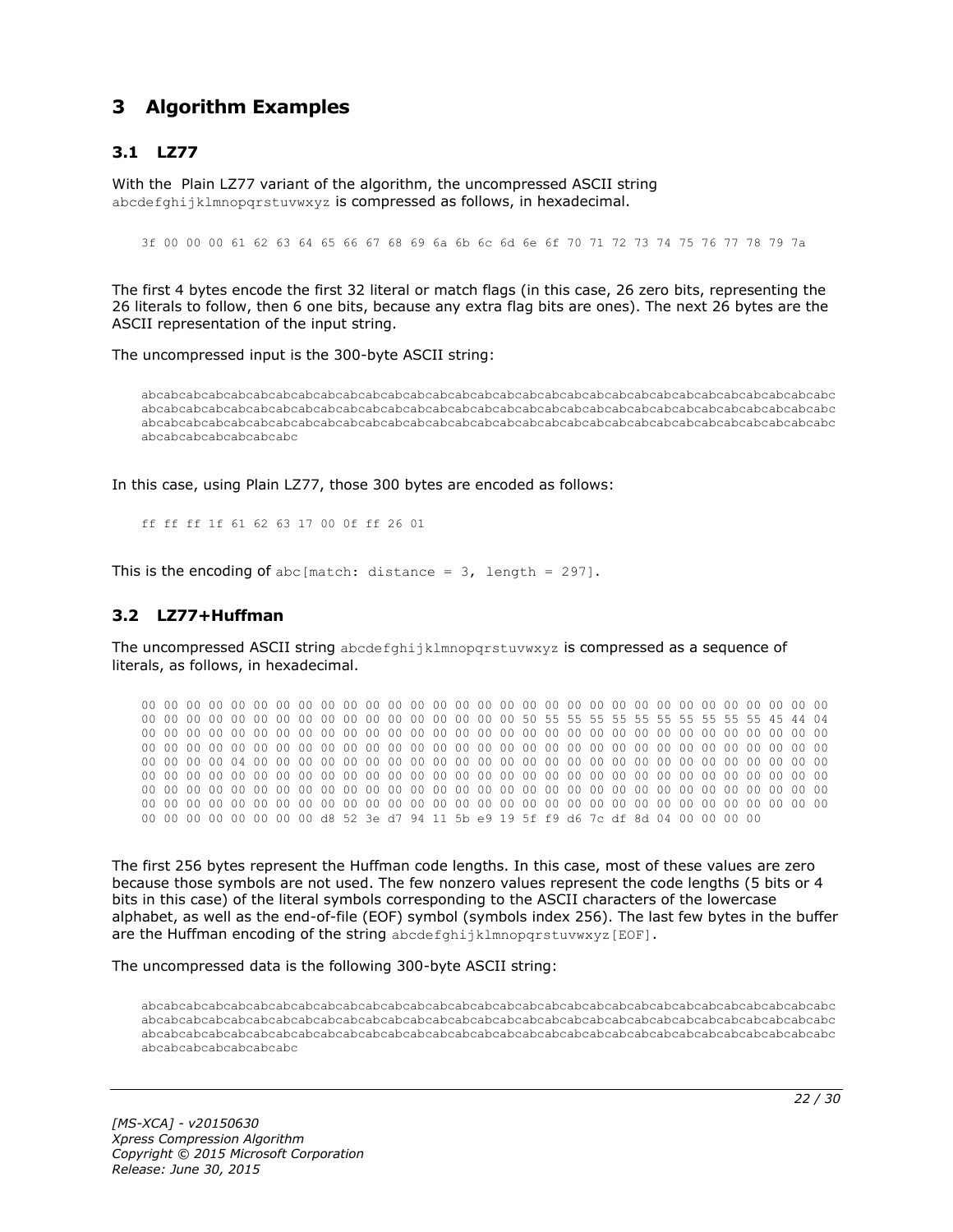#### The LZ77+Huffman algorithm encodes it as follows:

00 00 00 00 00 00 00 00 00 00 00 00 00 00 00 00 00 00 00 00 00 00 00 00 00 00 00 00 00 00 00 00 00 00 00 00 00 00 00 00 00 00 00 00 00 00 00 00 30 23 00 00 00 00 00 00 00 00 00 00 00 00 00 00 00 00 00 00 00 00 00 00 00 00 00 00 00 00 00 00 00 00 00 00 00 00 00 00 00 00 00 00 00 00 00 00 00 00 00 00 00 00 00 00 00 00 00 00 00 00 00 00 00 00 00 00 00 00 00 00 00 00 00 00 00 00 00 00 02 00 00 00 00 00 00 00 00 00 00 00 00 00 00 20 00 00 00 00 00 00 00 00 00 00 00 00 00 00 00 00 00 00 00 00 00 00 00 00 00 00 00 00 00 00 00 00 00 00 00 00 00 00 00 00 00 00 00 00 00 00 00 00 00 00 00 00 00 00 00 00 00 00 00 00 00 00 00 00 00 00 00 00 00 00 00 00 00 00 00 00 00 00 00 00 00 00 00 00 00 00 00 00 00 00 00 00 00 00 00 00 00 00 00 00 00 00 00 00 00 00 00 00 00 00 00 00 a8 dc 00 00 ff 26 01

The first 256 bytes are the Huffman code lengths. The nonzero symbols are the literals 'a', 'b', and 'c'; the EOF symbol; and one match symbol. The last few bytes encode abc[match: distance=3, length=297][EOF]. This example illustrates how long match lengths are encoded. In the last bytes of the compressed data, note the calculation  $0x126 = 294 = 297 - 3$ . Because it is the minimum match length, 3 is subtracted from each match length before it is encoded.

## <span id="page-22-0"></span>**3.3 LZNT1**

The following shows an example of LZ77 compression in which the compressed word references data that is not wholly contained in the uncompressed buffer at the time when the word is processed. In this scenario, the compressed word is processed by copying data from the start of the uncompressed target region to the end.

The following ANSI string, including the terminal NUL, is 142 bytes in length.

F# F# G A A G F# E D D E F# F# E E F# F# G A A G F# E D D E F# E D D E E F# D E F# G F# D E F# G F# E D E A F# F# G A A G F# E D D E F# E D D

The algorithm, using the standard compression engine, produces the following hexadecimal output with a length of 59 bytes.

| 0x00000000: 38 b0 88 46 23 20 00 20 |  |  |  |  |
|-------------------------------------|--|--|--|--|
| 0x00000008: 47 20 41 00 10 a2 47 01 |  |  |  |  |
| 0x00000010: a0 45 20 44 00 08 45 01 |  |  |  |  |
| 0x00000018: 50 79 00 c0 45 20 05 24 |  |  |  |  |
| 0x00000020: 13 88 05 b4 02 4a 44 ef |  |  |  |  |
| 0x00000028: 03 58 02 8c 09 16 01 48 |  |  |  |  |
| 0x00000030: 45 00 be 00 9e 00 04 01 |  |  |  |  |
| 0x00000038: 18 90 00                |  |  |  |  |

The compressed data is contained in a single chunk. The chunk header, interpreted as a 16-bit value, is 0xB038. Bit 15 is 1, so the chunk is compressed; bits 14 through 12 are the correct signature value (3); and bits 11 through 0 are decimal 56, so the chunk is 59 bytes in size.

The next byte, 0x88, is a flag byte. Bits 0, 1, and 2 of this byte are clear, so the next 3 bytes are not compressed. They are 0x46 ('F'), 0x23 ('#'), and 0x20 (a space). The output stream now contains "F# ".

Bit 3 of the flag byte is set, however, so the next two bytes are part of a compressed word; in this case, that word is 0x2000. Here, the offset from the start of the uncompressed data, U, is 3 bytes; there is no value M such that M  $>= 4$  and  $2^{M-1} < U$ , so the compressed word has 4 bits of displacement and 12 bits of length. The stored displacement is 2 (0010) and the stored length is 0 (0000 0000 0000); the actual displacement is 3 (2 + 1 = 3) and the length is 3 (0 + 3 = 3). The next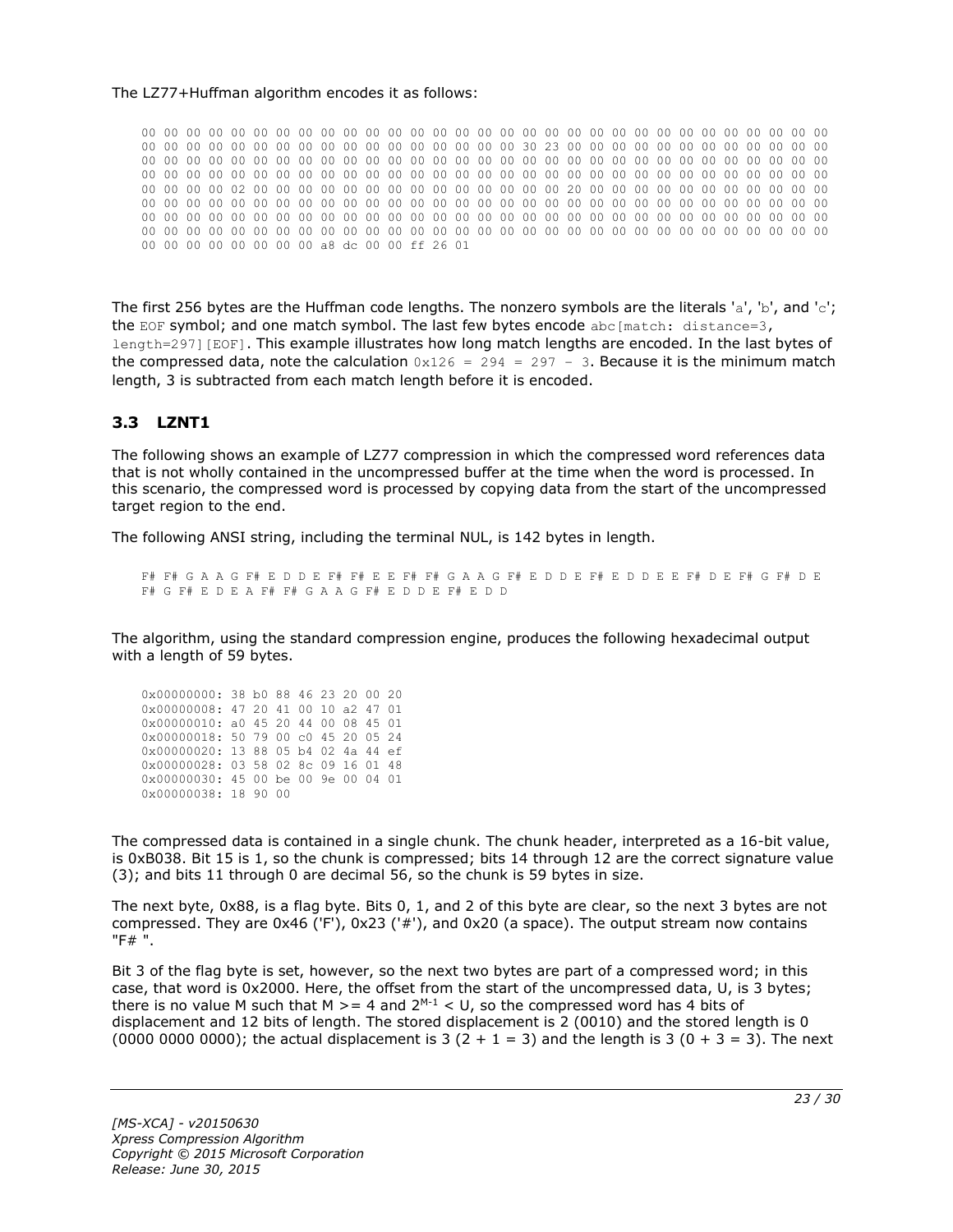3 characters of uncompressed data are "F# ", which results in an uncompressed string of length 6: "F# F# ".

Bits 4 through 6 of the flag byte are clear, so the next three bytes are literals: 0x47 ('G'), 0x20 (a space), and  $0x41$  ('A'). The string is now "F# F# G A". Bit 7 is set, so the next two bytes are a compressed word, 0x1000. The offset from the start of the chunk is 9 bytes, so the compressed word once again has 4 bits of displacement and 12 bits of length. The stored displacement is 1 (0001) and the stored length is 0 (0000 0000 0000); thus, the final displacement is 2 (1 + 1 = 2) and the final length is  $3(0 + 3 = 3)$ .

This is a case in which the current uncompressed length (9 bytes) minus the displacement plus the length (10 bytes) actually exceeds the amount of uncompressed data, so character-by-character copying from the beginning of the displaced region is important. The first character is a space, so the string is "F# F# G A "; the next character is an A, resulting in "F# F# G A A"; and the next is the space that was just written, resulting in "F# F# G A A ".

The rest of the decompression proceeds similarly.

The final flag byte is located at offset 0x37. This is the 56th byte of compressed data; only three bytes remain. The flag byte is 0x01, so the next two bytes are a single compressed word. The final byte is a literal value, 0x00. The remainder of the flag byte is ignored because no data remains in the buffer.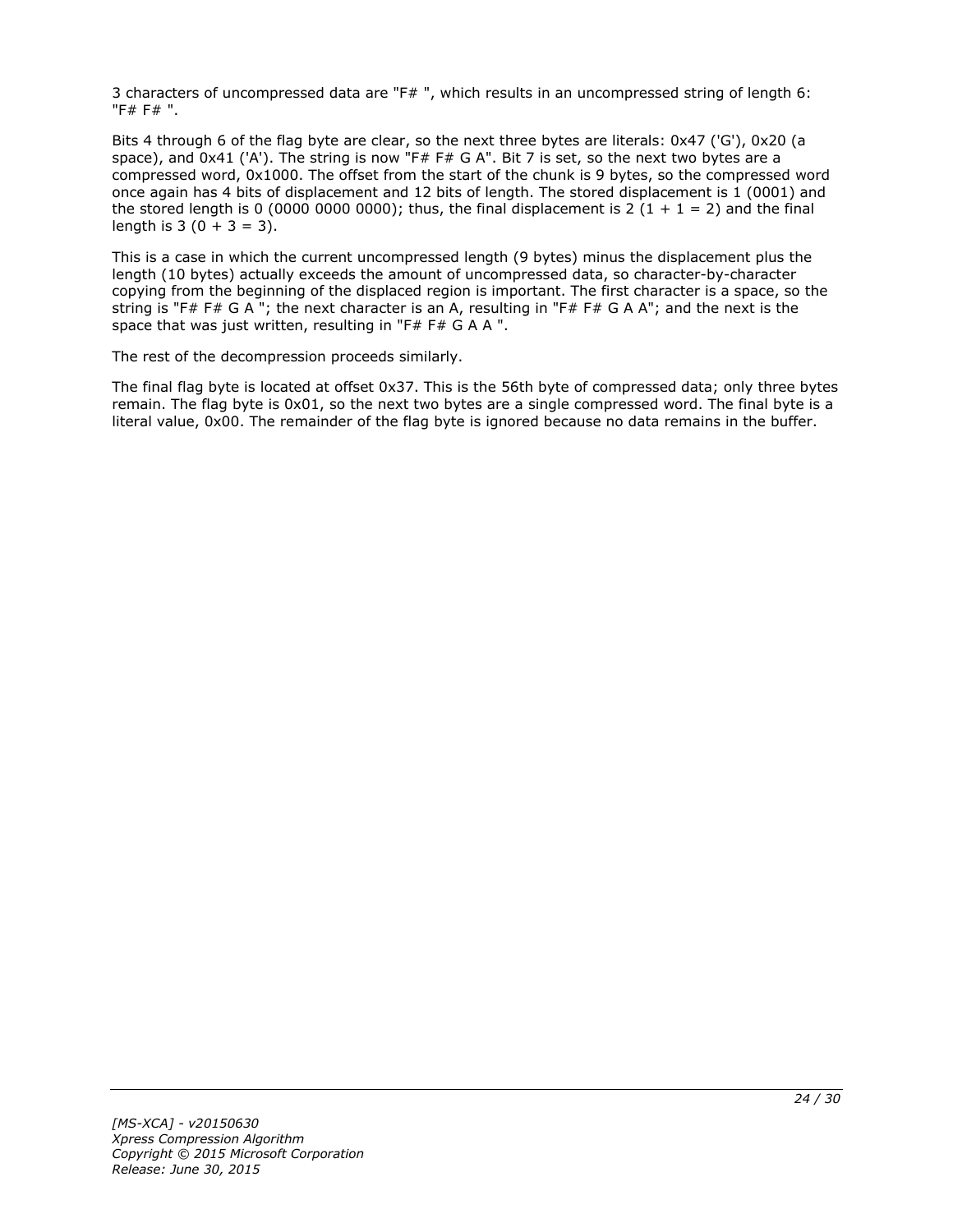## <span id="page-24-0"></span>**4 Security**

## <span id="page-24-1"></span>**4.1 Security Considerations for Implementers**

Implementers of the decompression method need to ensure that their code fails correctly on invalid input instead of overwriting memory locations outside the caller's output buffer. Implementers need to assume that the input buffer could be corrupted or may be maliciously constructed to cause the decompression function to read or write outside the buffers it is provided. A particularly subtle case involves guarding against integer/pointer overflow bugs when the input buffer contains long match lengths.

## <span id="page-24-2"></span>**4.2 Index of Security Parameters**

None.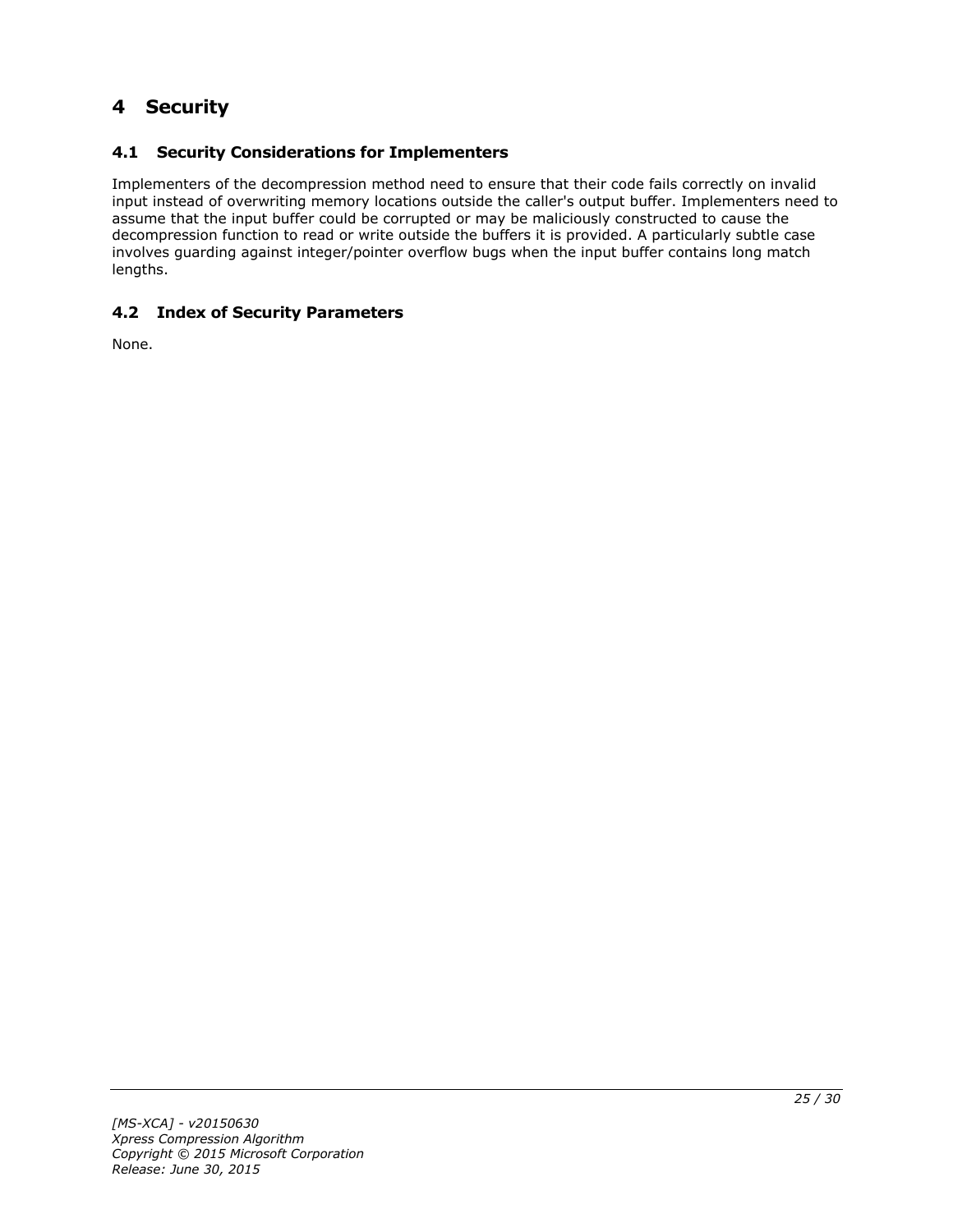## <span id="page-25-0"></span>**5 Appendix A: Product Behavior**

The information in this specification is applicable to the following Microsoft products or supplemental software. References to product versions include released service packs.

Note: Some of the information in this section is subject to change because it applies to an unreleased, preliminary version of the Windows Server operating system, and thus may differ from the final version of the server software when released. All behavior notes that pertain to the unreleased, preliminary version of the Windows Server operating system contain specific references to Windows Server 2016 Technical Preview as an aid to the reader.

- Windows 2000 operating system
- Windows XP operating system
- Windows Server 2003 operating system
- Windows Server 2003 R2 operating system
- Windows Vista operating system
- Windows Server 2008 operating system
- Windows 7 operating system
- Windows Server 2008 R2 operating system
- Windows 8 operating system
- Windows Server 2012 operating system
- Windows 10 operating system
- Windows Server 2016 Technical Preview operating system

Exceptions, if any, are noted below. If a service pack or Quick Fix Engineering (QFE) number appears with the product version, behavior changed in that service pack or QFE. The new behavior also applies to subsequent service packs of the product unless otherwise specified. If a product edition appears with the product version, behavior is different in that product edition.

Unless otherwise specified, any statement of optional behavior in this specification that is prescribed using the terms SHOULD or SHOULD NOT implies product behavior in accordance with the SHOULD or SHOULD NOT prescription. Unless otherwise specified, the term MAY implies that the product does not follow the prescription.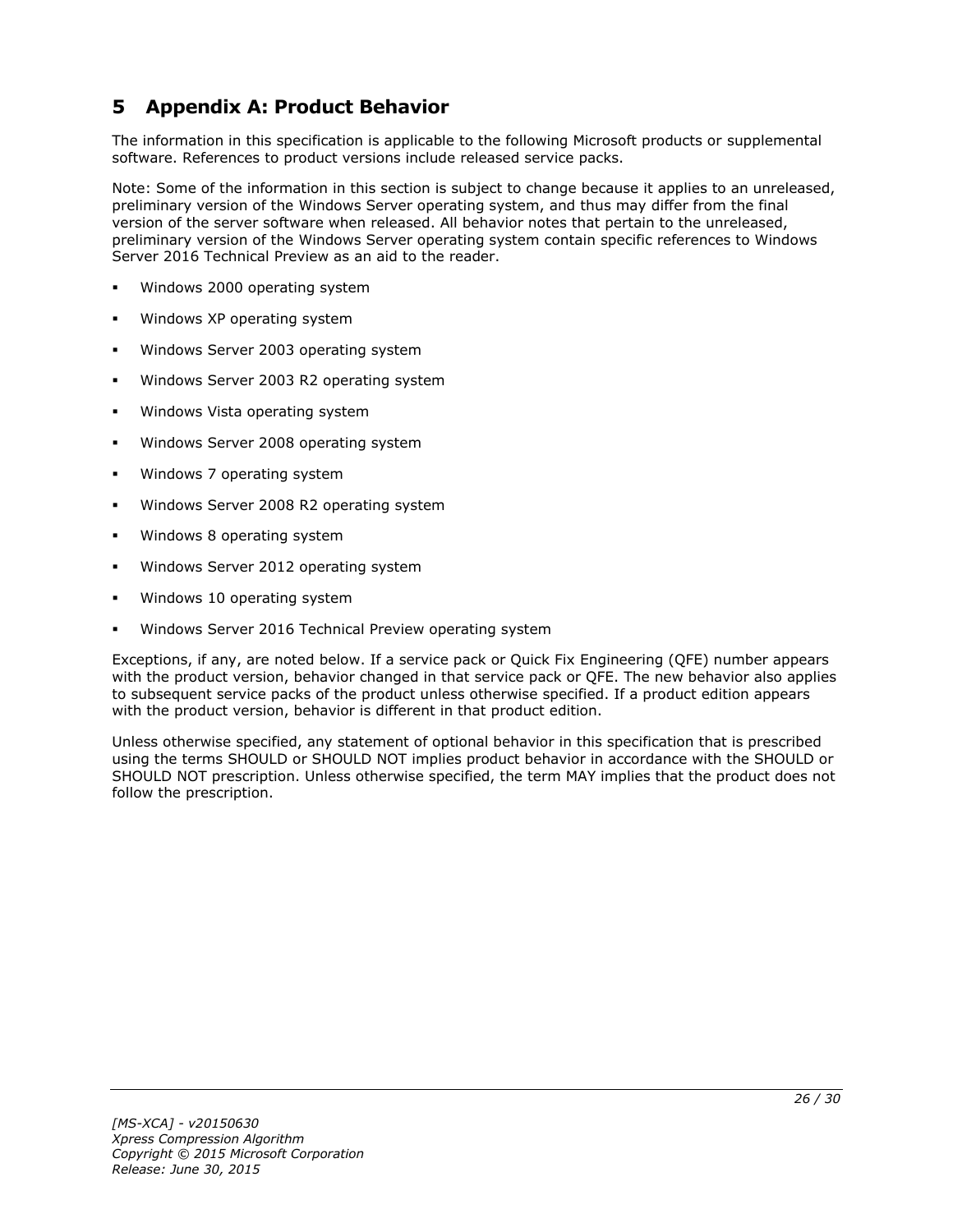## <span id="page-26-0"></span>**6 Change Tracking**

This section identifies changes that were made to this document since the last release. Changes are classified as New, Major, Minor, Editorial, or No change.

The revision class **New** means that a new document is being released.

The revision class **Major** means that the technical content in the document was significantly revised. Major changes affect protocol interoperability or implementation. Examples of major changes are:

- A document revision that incorporates changes to interoperability requirements or functionality.
- The removal of a document from the documentation set.

The revision class **Minor** means that the meaning of the technical content was clarified. Minor changes do not affect protocol interoperability or implementation. Examples of minor changes are updates to clarify ambiguity at the sentence, paragraph, or table level.

The revision class **Editorial** means that the formatting in the technical content was changed. Editorial changes apply to grammatical, formatting, and style issues.

The revision class **No change** means that no new technical changes were introduced. Minor editorial and formatting changes may have been made, but the technical content of the document is identical to the last released version.

Major and minor changes can be described further using the following change types:

- New content added.
- Content updated.
- Content removed.
- New product behavior note added.
- Product behavior note updated.
- Product behavior note removed.
- New protocol syntax added.
- Protocol syntax updated.
- Protocol syntax removed.
- New content added due to protocol revision.
- Content updated due to protocol revision.
- Content removed due to protocol revision.
- New protocol syntax added due to protocol revision.
- Protocol syntax updated due to protocol revision.
- Protocol syntax removed due to protocol revision.
- Obsolete document removed.

Editorial changes are always classified with the change type **Editorially updated**.

Some important terms used in the change type descriptions are defined as follows: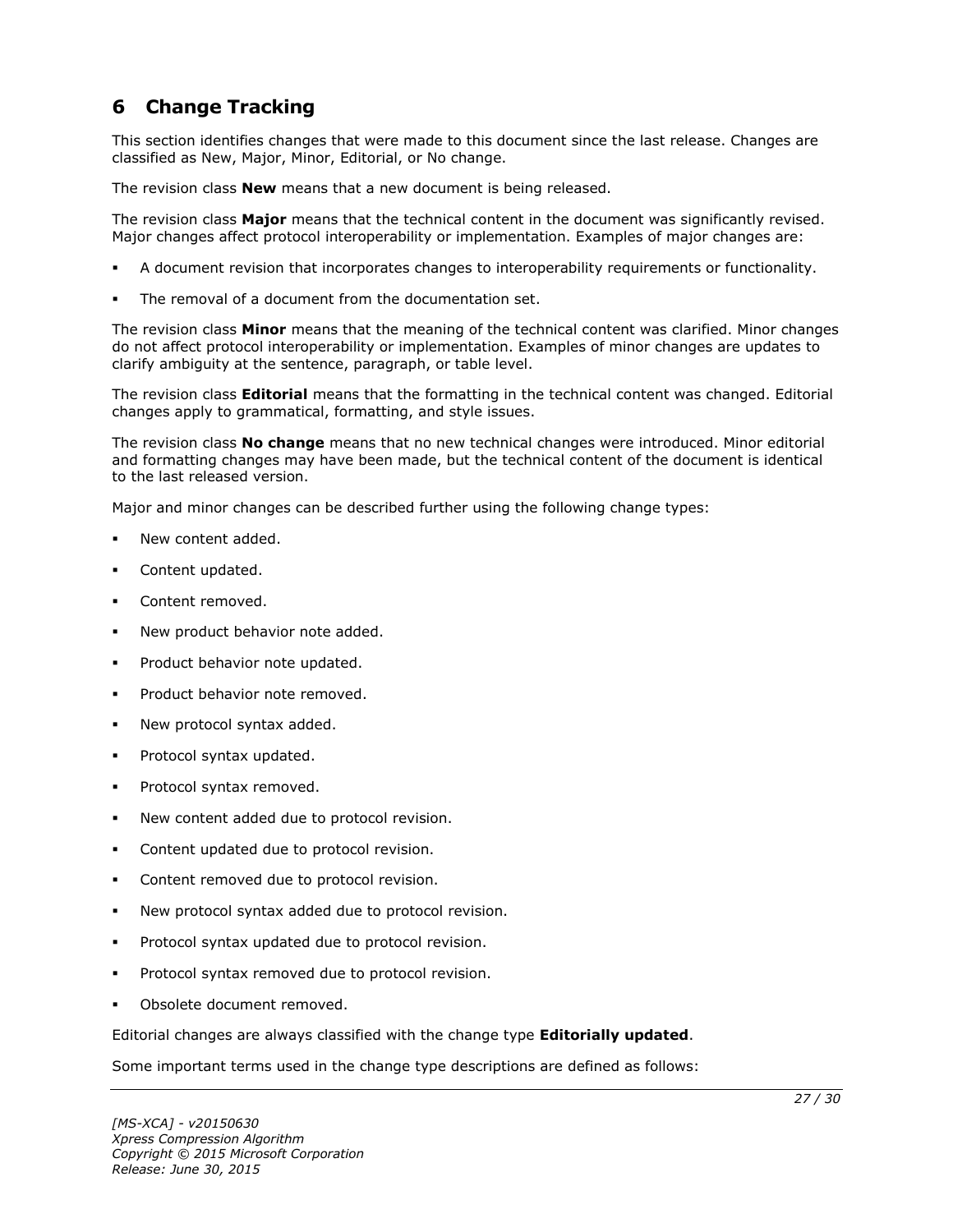- **Protocol syntax** refers to data elements (such as packets, structures, enumerations, and methods) as well as interfaces.
- **Protocol revision** refers to changes made to a protocol that affect the bits that are sent over the wire.

The changes made to this document are listed in the following table. For more information, please contact [dochelp@microsoft.com.](mailto:dochelp@microsoft.com)

| <b>Section</b>                    | Tracking number (if applicable) and<br>description | Major change (Y<br>or $N$ ) | <b>Change type</b> |
|-----------------------------------|----------------------------------------------------|-----------------------------|--------------------|
| 5 Appendix A: Product<br>Behavior | Added reference to Windows 10.                     |                             | Content<br>update. |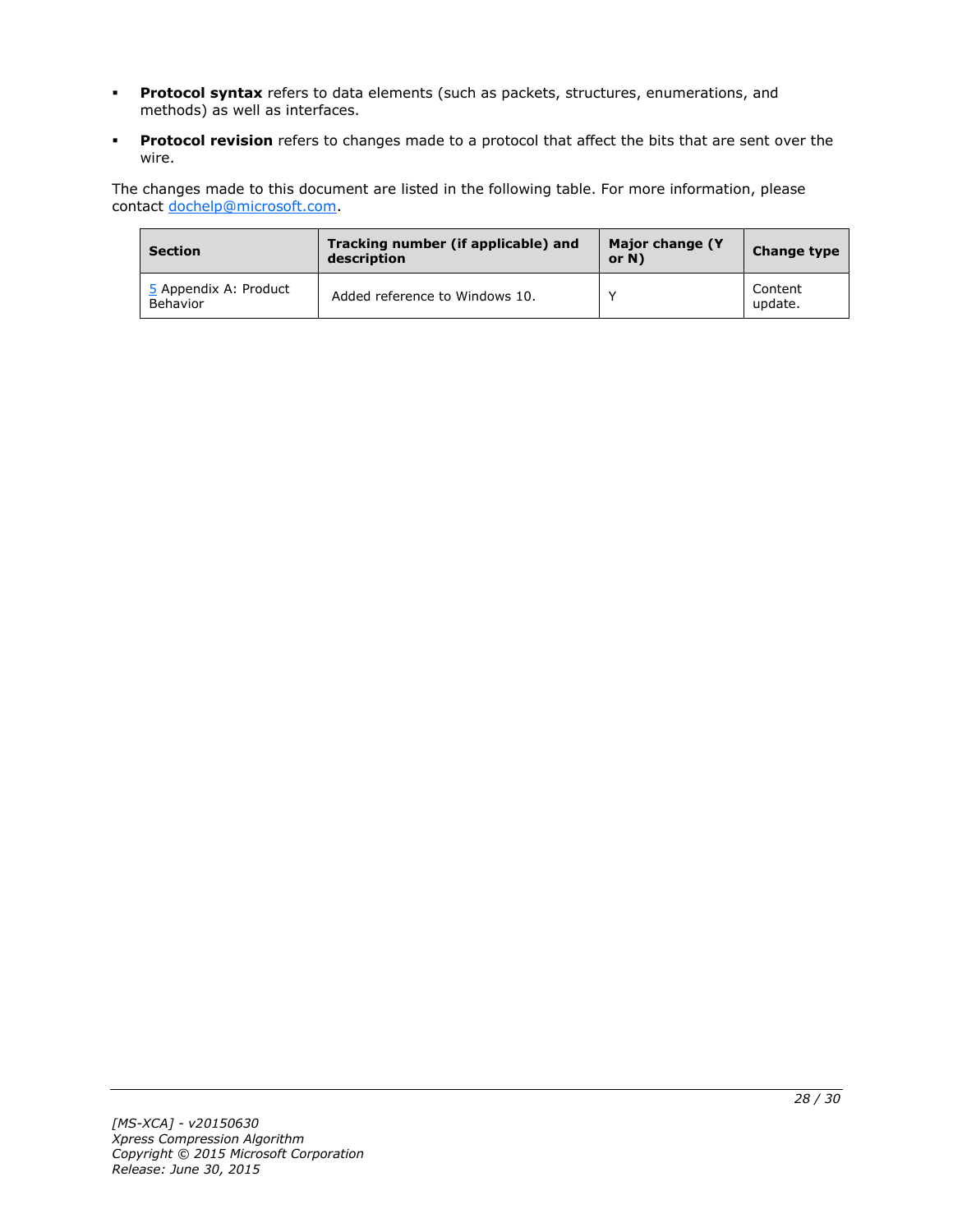## <span id="page-28-0"></span>**7 Index**

#### **A**

Abstract data model [LZ77+Huffman compression algorithm](#page-6-2) 7 [LZNT1](#page-17-1) 18 [plain LZ77 compression algorithm](#page-14-1) 15 [plain LZ77 decompression algorithm](#page-15-1) 16 [Applicability](#page-5-3) 6

#### **C**

#### [Change tracking](#page-26-0) 27

#### **D**

Data model - abstract [LZ77+Huffman compression algorithm](#page-6-2) 7 [LZ77+Huffman decompression algorithm](#page-12-1) 13 [plain LZ77 compression algorithm](#page-14-1) 15 [plain LZ77 decompression algorithm](#page-15-1) 16

#### **E**

Examples [LZ77](#page-21-1) 22 [LZ77+Huffman](#page-21-2) 22 [LZNT1](#page-22-0) 23

#### **G**

[Glossary](#page-4-1) 5

#### **I**

Implementer - [security considerations](#page-24-1) 25 [Index of security parameters](#page-24-2) 25 [Informative references](#page-5-0) 6 Initialization [LZ77+Huffman compression algorithm](#page-6-3) 7 [LZ77+Huffman decompression algorithm](#page-12-2) 13 [LZNT1](#page-20-0) 21 [plain LZ77 compression algorithm](#page-14-2) 15 [plain LZ77 decompression algorithm](#page-15-2) 16 [Introduction](#page-4-0) 5

#### **L**

[LZ77 example](#page-21-1) 22

LZ77+Huffman Compression [overview](#page-6-1) 7 LZ77+Huffman compression algorithm [abstract data model](#page-6-2) 7 [initialization](#page-6-3) 7 [overview](#page-6-1) 7 phases [final encoding](#page-10-0) 11 [Huffman code construction](#page-9-0) 10 [LZ77](#page-6-6) 7 [processing rules](#page-6-4) 7 LZ77+Huffman decompression algorithm [abstract data model](#page-12-1) 13 [initialization](#page-12-2) 13 [processing](#page-13-0) 14 [processing rules](#page-12-3) 13 [LZ77+Huffman example](#page-21-2) 22 [LZNT1 algorithm abstract data model](#page-17-1) 18 [LZNT1 algorithm buffer format](#page-17-2) 18 [LZNT1 algorithm details](#page-17-0) 18 [LZNT1 algorithm initialization](#page-20-0) 21 [LZNT1 algorithm processing](#page-20-2) 21 [LZNT1 algorithm processing rules](#page-20-1) 21 [LZNT1 example](#page-22-0) 23

#### **N**

[Normative references](#page-4-3) 5

#### **O**

[Overview \(synopsis\)](#page-5-1) 6

#### **P**

```
security index 25
Phases - LZ77+Huffman compression algorithm
  final encoding 11
  Huffman code construction 10
   LZ77 7
Plain LZ77 compression algorithm
  abstract data model 15
  initialization 15
  processing 15
  processing rules 15
Plain LZ77 decompression algorithm
  abstract data model 16
  initialization 16
  processing 17
  processing rules 17
Processing
  LZ77+Huffman decompression algorithm 14
  LZNT1 21
 plain LZ77 compression algorithm 15
  plain LZ77 decompression algorithm 17
Processing rules
```